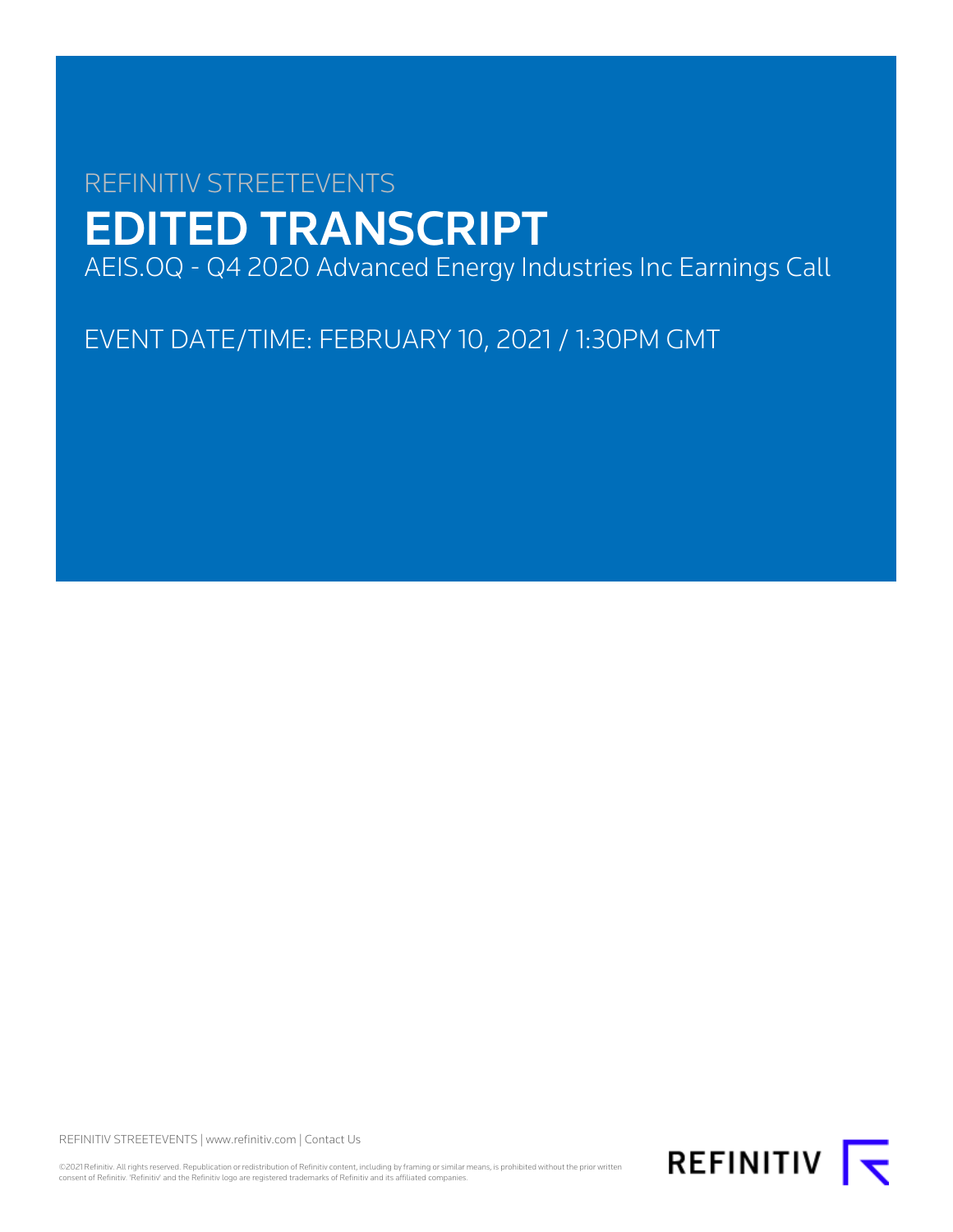# **CORPORATE PARTICIPANTS**

**[Paul R. Oldham](#page-4-0)** Advanced Energy Industries, Inc. - Executive VP & CFO **[Yeuk-Fai Mok](#page-1-0)** Advanced Energy Industries, Inc. - VP of Strategic Marketing & IR **[Yuval Wasserman](#page-2-0)** Advanced Energy Industries, Inc. - CEO, President & Director

# **CONFERENCE CALL PARTICIPANTS**

**[Amanda Marie Scarnati](#page-14-0)** Citigroup Inc., Research Division - VP & Semiconductor Consumable Analyst **[Krish Sankar](#page-13-0)** Cowen and Company, LLC, Research Division - MD & Senior Research Analyst **[Mehdi Hosseini](#page-7-0)** Susquehanna Financial Group, LLLP, Research Division - Senior Analyst **[Paretosh Misra](#page-16-0)** Joh. Berenberg, Gossler & Co. KG, Research Division - Analyst **[Pavel S. Molchanov](#page-15-0)** Raymond James & Associates, Inc., Research Division - Energy Analyst **[Quinn Bolton](#page-11-0)** Needham & Company, LLC, Research Division - Senior Analyst **[Scott Graham](#page-8-0)** Rosenblatt Securities Inc., Research Division - MD & Senior Equity Industrial Technology Analyst **[Thomas Robert Diffely](#page-9-0)** D.A. Davidson & Co., Research Division - MD & Senior Research Analyst **[Weston David Twigg](#page-17-0)** KeyBanc Capital Markets Inc., Research Division - MD & Senior Research Analyst

# **PRESENTATION**

#### **Operator**

Ladies and gentlemen, thank you for standing by, and welcome to the Advanced Energy Industries Fourth Quarter 2020 Earnings Conference Call. (Operator Instructions)

<span id="page-1-0"></span>I would now like to hand today's conference over to your speaker, Edwin Mok, Vice President of Strategic Marketing and Investor Relations. Thank you. Please go ahead.

#### **Yeuk-Fai Mok** - Advanced Energy Industries, Inc. - VP of Strategic Marketing & IR

Thank you, operator. Good morning, everyone. Welcome to Advanced Energy's Fourth Quarter 2020 Earnings Call. With me today are Yuval Wasserman, our President and CEO; Paul Oldham, our Executive Vice President, CFO; and Brian Smith, our Director of Investor Relations.

If you have not seen our earnings press release, you can find it on our website at ir.advancedenergy.com. There, you'll also find a slide presentation to follow along our discussion today.

Before I begin, I would like to mention that AE will be participating at several investor conferences in the coming months. As events occur, we will make the announcements.

Let me remind you that today's call contains forward-looking statements that are subject to risks and uncertainties that could cause actual results to differ materially and are not guarantees of future performance. Information concerning these risks and uncertainties is found in our filings with the SEC. All forward-looking statements are based on management's estimates, projections and assumptions as of today, February 10, 2021, and the company assumes no obligation to update them. Long-term targets presented today, including our aspirational goals and our long-term vision goals, should not be interpreted in any respect as guidance.

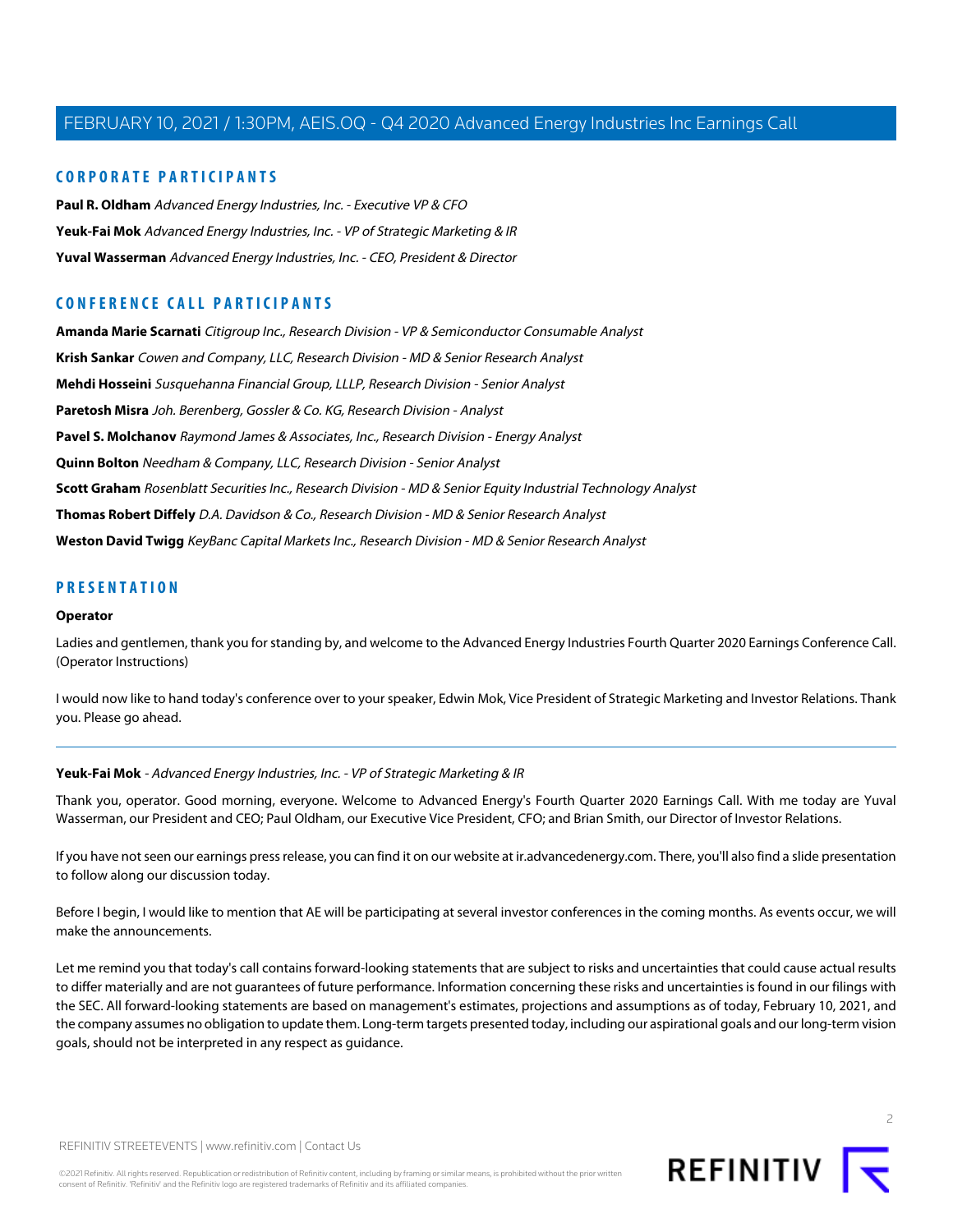On today's call, our financial results will be presented on a non-GAAP financial basis unless otherwise specified. Excluded from non-GAAP results are amortization, stock compensation, integration and transition costs, unrealized foreign exchange gains or losses and restructuring items. Detailed explanation of our non-GAAP financial measures as well as reconciliations between GAAP and non-GAAP measures can be found in our press release today.

<span id="page-2-0"></span>With that, let me pass the call to our President and CEO, Yuval Wasserman. Yuval?

# **Yuval Wasserman** - Advanced Energy Industries, Inc. - CEO, President & Director

Thank you, Edwin. Good morning, everyone, and thank you for joining us on this call.

Advanced Energy finished last year on a strong note, with Q4 2020 revenue of \$371 million, up 10% year-over-year and solidly above our guidance midpoint. Non-GAAP EPS of \$1.49 was at the top of our guidance range.

The fourth quarter results were driven by strong demand for our products across most of our markets and good execution in an increasingly dynamic operating environment. Service revenue, again, set a record.

Our Q4 results built on a great year of financial performance despite a global coronavirus pandemic that presented all of us with extraordinary challenges. I'm extremely proud of our organization's response to the constant changes throughout the year, demonstrating AE's agility and operational excellence. Our diversified global operation footprint, nimble supply chain, hub inventory management system and maintaining a healthy and safe workforce enabled AE to effectively meet shifting customer requirements and to deliver a strong 2020 results that outperformed the market.

2020 revenue grew 79% as reported and 18% on a pro forma basis to a record \$1.4 billion, with our semiconductor business growing 50% and data center computing growing 46%. Our non-GAAP earnings more than doubled to \$5.23 per diluted share. And we generated over \$200 million in cash flow from continuing operations. Paul will go into more financial details in his remarks.

Advanced Energy is a clear leader in precision electric power conversion and control. Our power solutions are used in many of the enabling technologies behind the fourth industrial revolution in the data economy. Last year, AE not only capitalized on the accelerating megatrends of these markets but we also introduced 12 new products to help speed up our customers' innovation and expand our addressable market.

Examples of major innovations we brought to the market include eVoS, our beyond RF Power solution that we believe will enable advanced plasma processes for multiple next-generation technology nodes. Additionally, our system-level, 48-volt power shelf will allow data centers to become more power efficient and cost effective. Our intelligent lighting and power control system will help indoor farms to substantially lower power consumption and costs while increasing crop yield.

We now enter 2021 with a richer portfolio of differentiated products that we expect will continue to enable breakthrough innovation by our customers and fuel our continuing growth.

In line with our strategy to accelerate our growth and diversification through strategic acquisitions, at the end of 2020, we completed the acquisition of Versatile Power, expanding our reach in the medical market with its field-proven RF Power supplies. Versatile Power brings to AE well-established experience working in a highly regulated medical market and an 18-year customer relationship with one of the leading medical technology companies. In addition, we expect to integrate Versatile's technology into our enterprise technology road map and to cross-sell current Versatile solutions across our market verticals. This is another example of AE using smart acquisitions to grow our scope and leverage our scale.

Our 2020 results affirm the success of the acquisition of Artesyn Embedded Power as we integrated the business into AE-scalable platform. Despite the COVID-related challenges, we exceeded our integration milestones and delivered on our synergy goals. And we believe that we are on track to meet or exceed our long-term cost synergy target in roughly half the time of our original plan.

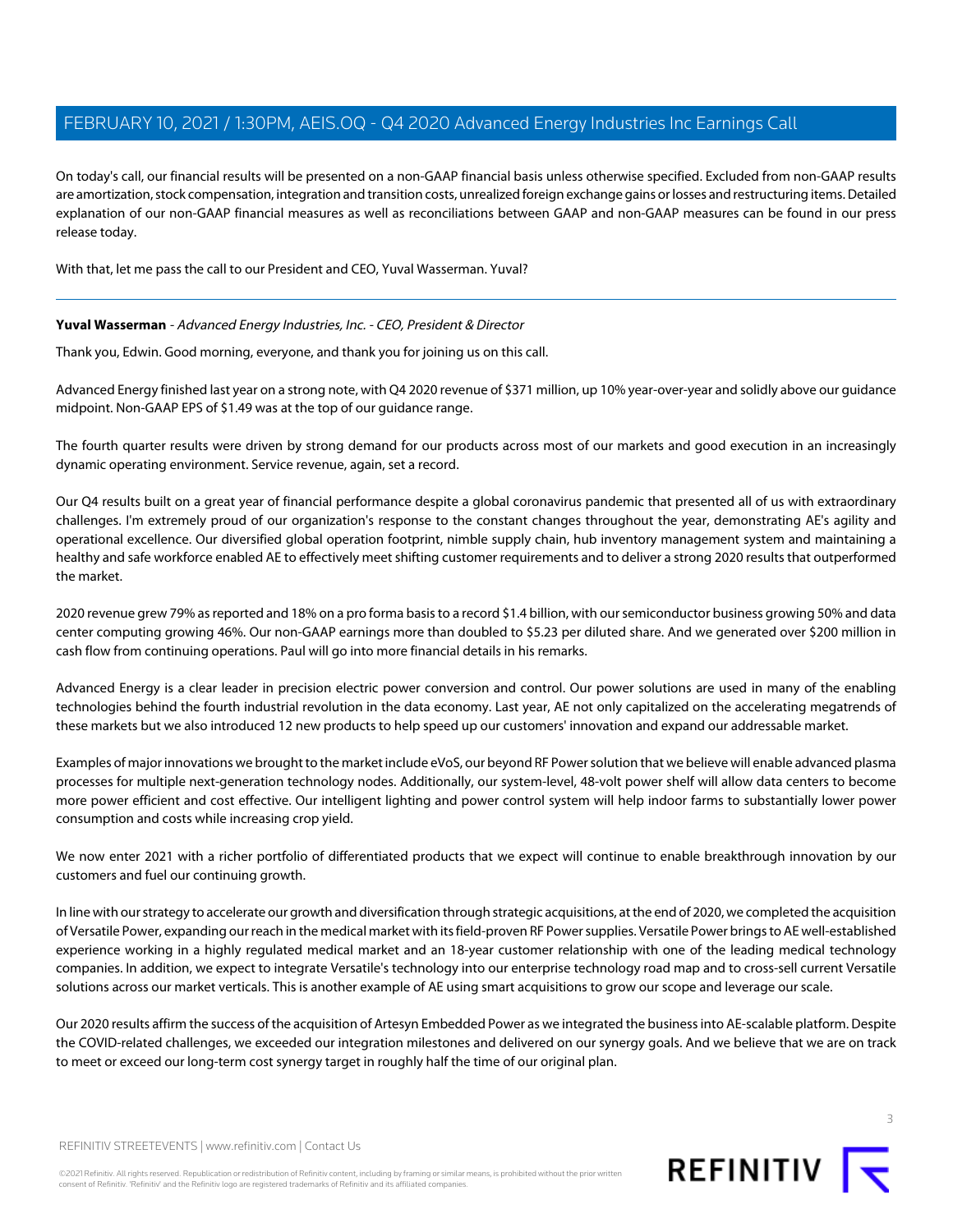With a fully integrated functional organization structure, we have the scale and the scope to drive sustainable competitive advantages as a top-tier industrial technology growth company as we continue to pursue our long-term strategic and aspirational goals.

In Q4, we continued our investment in ESG initiatives, launching a new scholarship program to support increased diversity in STEM education. We have tremendous interest with applicants from multiple universities across various technical disciplines. We will continue to enhance our ESG initiatives as part of our commitment to deliver long-term value to all of our global stakeholders.

Now let me comment on our fourth quarter performance across our markets. Our Q4 semiconductor revenue was at the high end of our previously stated second half growth rate of 15% to 20% after an exceptional Q3 driven by robust demand in foundry/logic and strengthening NAND. We expect this healthy market condition to further improve in Q1.

We are extending our leadership in semiconductors as we launch new products, including a new high-power RF generator, the Paramount HFi, and a new remote plasma source, the MAXstream. In addition, we shipped evaluation units of eVoS to a number of strategic customers during the quarter. And we won an RF design for a next-generation PECVD tool at one of the top equipment OEMs.

In Korea, we secured new RF design wins for a leading CVD and ALD platform and for a next-generation etch for NAND application.

In the \$300 million semiconductor embedded power market, we secured a new design win in back-end equipment by replacing multiple competitors' DC modules with our integrated solution.

Overall, our success across multiple fronts will allow our semiconductor business to continue to outgrow the market. Driven by increase in the semiconductor industry, we expect our demand to increase in Q1 and to further accelerate in Q2.

Turning to our data center computing market. Demand declined in Q4 as expected, reflecting data center digestion among our hyperscale customers and a generally weak IT spending environment. We expect this market condition to extend into Q1 but we continue to anticipate growth to return later this year.

In hyperscale, we are transforming from being a fast follower to becoming a market leader as we grew our 2020 revenue by over 250%. Although this market could be lumpy, we believe we are still in the early innings of this journey and expect meaningful growth over time.

We continue to make solid progress at new hyperscale customers and reiterate our target to deliver production shipments to additional Tier 1 hyperscale customers this year. We've also started to capture new opportunities created by the transition to 48-volt service. In Q4, an additional hyperscale customer selected our 48-volt power shelf. And we secured a design win for our board-mounted, 48-volt DC-to-DC converter at a Tier 1 customer.

In enterprise computing, we secured another high-performance computing design win for a supercomputing platform at a leading customer as we continue to capitalize on our industry-leading efficiency and power density.

While the high-volume production of these wins may take time, they support our road map of adding over \$100 million of annual incremental revenue by 2023.

Industrial and medical revenues grew 8% sequentially, surpassing our expectations. Macro conditions improved in Q4 across several markets as we saw good demand for solar cell manufacturing, flat panel display and hard coatings for consumer devices. We also benefited from growing demand for air filtration systems used in preventing the spread of COVID, which is a win we reported last quarter.

Revenue from medical applications declined sequentially on lower demand for some critical care equipment and elective care applications. During the quarter, we secured several design wins from medical diagnostic applications with our fanless power supplies.

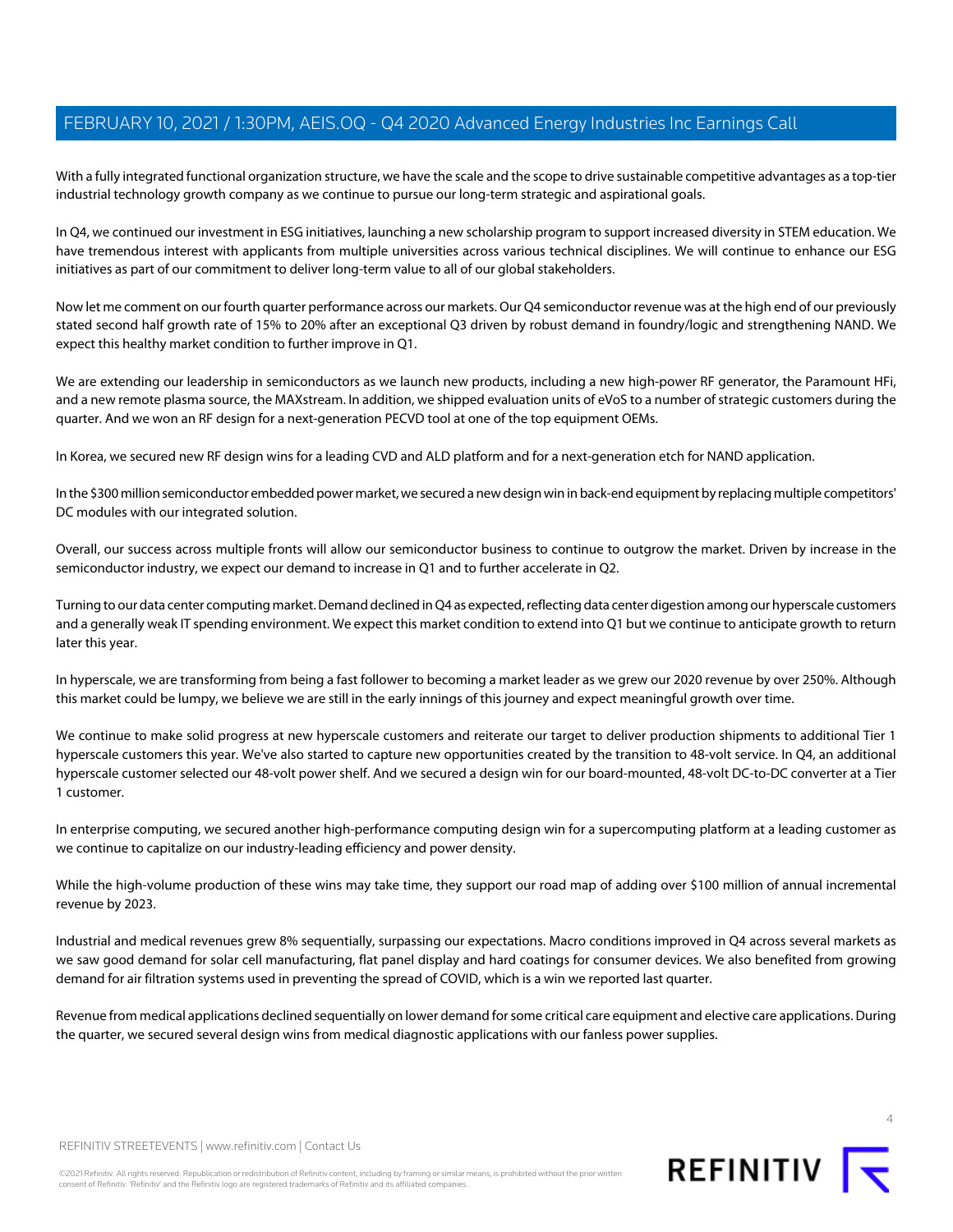Our strategy for industrial and medical is to enable smart applications through our portfolio of products with advanced digital capabilities. During the quarter, we introduced a multitude of new products across our application set, from pyrometry and industrial heating to indoor farming and medical. While we expect industrial to be seasonally down in Q1 and medical to see further pressure, based on our solid design win pipeline, we are well positioned to grow this vertical for the year as macro conditions improve.

Revenues from telecom and networking applications remained about flat from Q3 and were up 20% year-over-year, reflecting a slightly improved market condition and success of some of our programs. Overall, telecom investment remains constrained and networking is facing the general slowdown in IT infrastructure investment.

With significant 5G investments still ahead, we are focused on winning the key 5G designs. In Q4, we secured an important 5G design win for a small cell radio primarily designed for the U.S. market. In networking, we won a design for a white box switch for a Tier 1 Asian hyperscale customer.

We continue to optimize our portfolio for higher earnings growth. While in aggregate, these actions will impact revenue over the short term, we believe the steps taken will focus our resources on higher value-added opportunities and continue to improve overall margins.

To summarize, Q4 and 2020 results demonstrate our unique position in benefiting from the fourth industrial revolution, our successful growth strategies across our markets and the strength of our team and our culture. Our focus on being a pure-play power leader is enabling us to outperform the markets we serve, gain market share and expand into new and exciting opportunities. We have built a track record of growing earnings faster than our revenue and delivering top-tier return on invested capital.

At the end of 2020, we announced a regular quarterly dividend, demonstrating our ability to generate consistent cash flow and our commitment to regularly return capital to our shareholders while continuing to pursue inorganic growth.

Looking forward, we will continue to invest aggressively in bringing new enabling products and solutions to our markets. Our growing pipeline of design wins reflects our success in converting those investments into tangible results. Despite near-term macro challenges due to the coronavirus, we expect our top and bottom line to continue to grow in 2021. Going forward, AE is well positioned to deliver long-term sustainable growth through our innovation, technologies, products and services.

Before I conclude my comments, this morning, we announced that I will be retiring as President and CEO of Advanced Energy effective March 1. Steve Kelley, who some of you know as the previous CEO of Amkor, will become the President and CEO of Advanced Energy. To ensure a seamless transition, I will remain as an executive adviser to Steve and the Board through March 2022.

I'd like to thank the Board, our shareholders, our customers and, most importantly, our employees for their support over the last few years. It has been an amazing journey as we have grown the company, introduced new products and technologies, delivered record financial results, created shareholder value and transformed AE into an industrial technology growth company. I am proud of our accomplishments and I'm grateful for the relationships I have developed over this time.

My retirement is a result of our standard succession planning process. I have worked closely with the Board of Directors to identify the right person as the next CEO for Advanced Energy. We looked for a proven leader who builds teams, fosters innovation, drives strategic vision and creates shareholder value and we found these attributes in Steve. Together with the leadership team, I'm confident that he will lead AE to the next level of success.

<span id="page-4-0"></span>With that, let me turn the call over to Paul.

# **Paul R. Oldham** - Advanced Energy Industries, Inc. - Executive VP & CFO

Thank you, Yuval, and good morning, everyone. Before I begin, please note that all financial measures presented today will be on a non-GAAP basis, unless otherwise stated.



©2021 Refinitiv. All rights reserved. Republication or redistribution of Refinitiv content, including by framing or similar means, is prohibited without the prior written consent of Refinitiv. 'Refinitiv' and the Refinitiv logo are registered trademarks of Refinitiv and its affiliated companies.

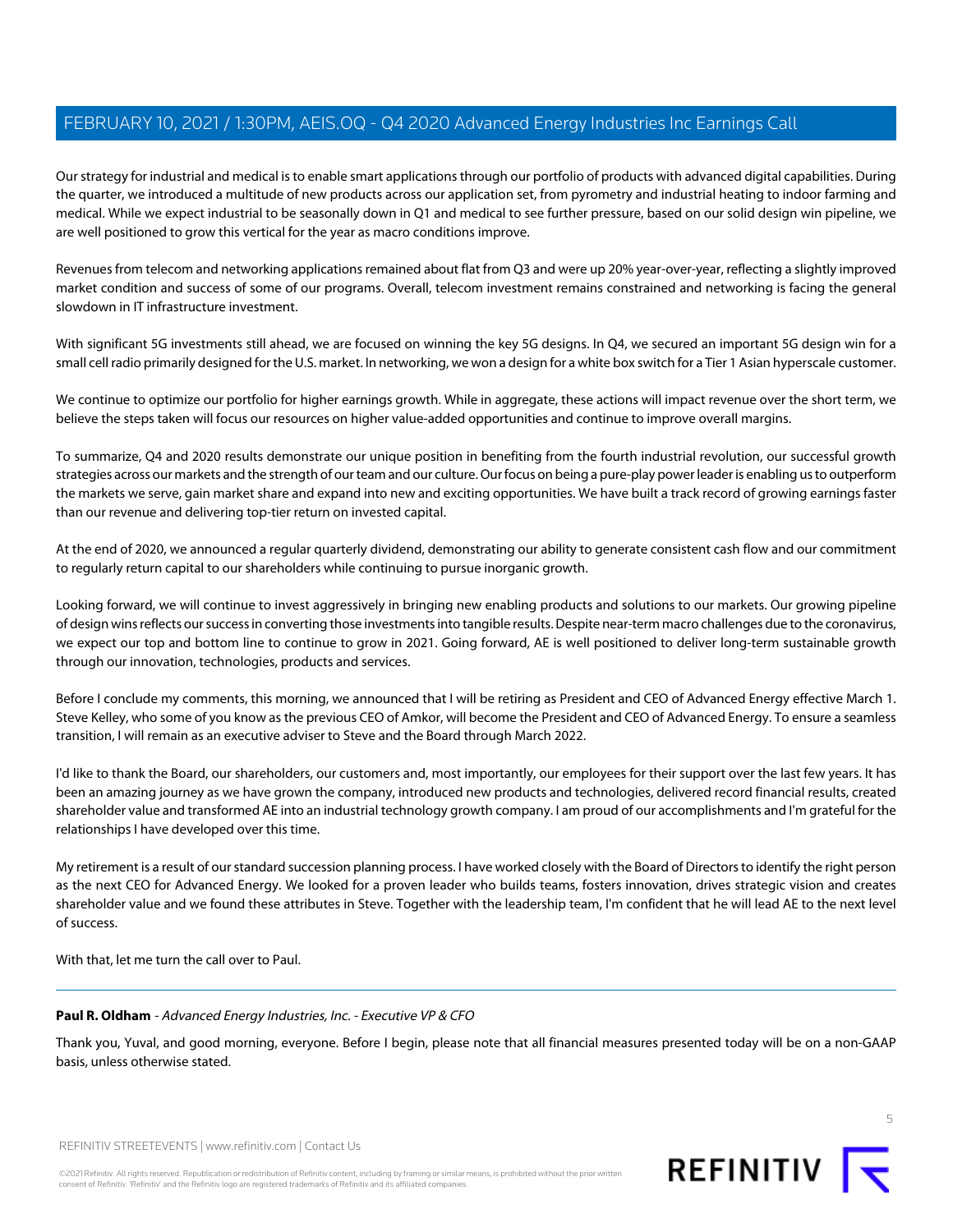This quarter, our non-GAAP results also exclude \$5.2 million of restructuring costs primarily related to the previously announced closure of our Shenzhen facility and \$3.8 million in noncash unrealized FX losses related to long-term lease and pension liabilities. A reconciliation from GAAP to non-GAAP measures can be found in our press release issued earlier today.

We delivered outstanding financial results in the fourth quarter, with revenue above the midpoint of our guidance and non-GAAP earnings per share at the high end of our guidance range. Despite the challenging environment, our team again executed very well, delivering to strong customer demand primarily in our semiconductor and industrial markets. Combined with synergies and good cost control, we achieved our second-highest quarter ever in operating income and cash flow generation and an annualized return on invested capital of over 20%.

Fourth quarter revenue was \$371 million, reflecting nearly 10% growth year-over-year but down 5% sequentially from the record levels in Q3.

Sales in the semiconductor were \$166 million, up 32% from last year and almost flat to last quarter. Our full year and second half 2020 growth outperformed the market and industry again as we continue to extend our leadership in semi power.

Our R&D investments during the last downturn are yielding tangible results, with multiple new product introductions and a strong pipeline of design wins.

Looking forward, we expect semi demand to grow sequentially in the first quarter and further accelerate in Q2 on continued strength in foundry/logic and increased demand in 3D NAND applications.

Data center computing revenue was \$65 million, down sequentially as expected, as the market digestion that began in Q3 continued into the fourth quarter. Looking forward, we expect cloud digestion to continue to impact our data center computing revenue in the near term, with increased investment and the benefit of new design wins driving higher revenues later in the year.

Revenue from our industrial and medical markets grew 8% sequentially to \$94 million. The better-than-expected performance was driven by growth across several applications, including motion control, photonics and thin-film coatings. Medical revenues declined as expected from a strong Q3 due to critical care demand beginning to normalize.

Looking forward, we expect industrial and medical revenues to decline seasonally in Q1 versus Q4 but be well above the revenue level from a year ago. Near term, the impact from COVID will continue to pressure this market. But improved macro conditions should benefit our industrial applications over time.

Telecom and networking revenue was \$46 million in the quarter, down slightly from Q3 but up 20% year-over-year. Overall, global 5G investments outside of China are expected to remain relatively muted in the near term. In addition, we expect our portfolio optimization actions to begin impacting revenues in this vertical as we pivot towards higher-value applications.

Non-GAAP gross margin for the quarter was 39.5%, down slightly from 39.8% last quarter on lower volume. Year-over-year, gross margins increased to 360 basis points driven by material cost improvements, product mix and accelerated synergy actions, including portfolio optimization and productivity improvements across our factories.

While we expect gross margin to decline modestly in Q1 due to lower volume and supply chain challenges, our planned synergy actions should further improve gross margins over the next several quarters, enabling us to sustainably achieve or exceed our initial gross margin target of over 40%.

Non-GAAP operating expenses were \$76.9 million, down \$2 million from last quarter on lower variable expenses and timing of R&D project costs. Our team did a good job of controlling expenses during the quarter. As a result, operating margins for the quarter were 18.7%.

Non-GAAP other expense was \$2.3 million, including \$1.3 million of interest expense. We expect other expense to remain in the \$1.5 million to \$2 million range.

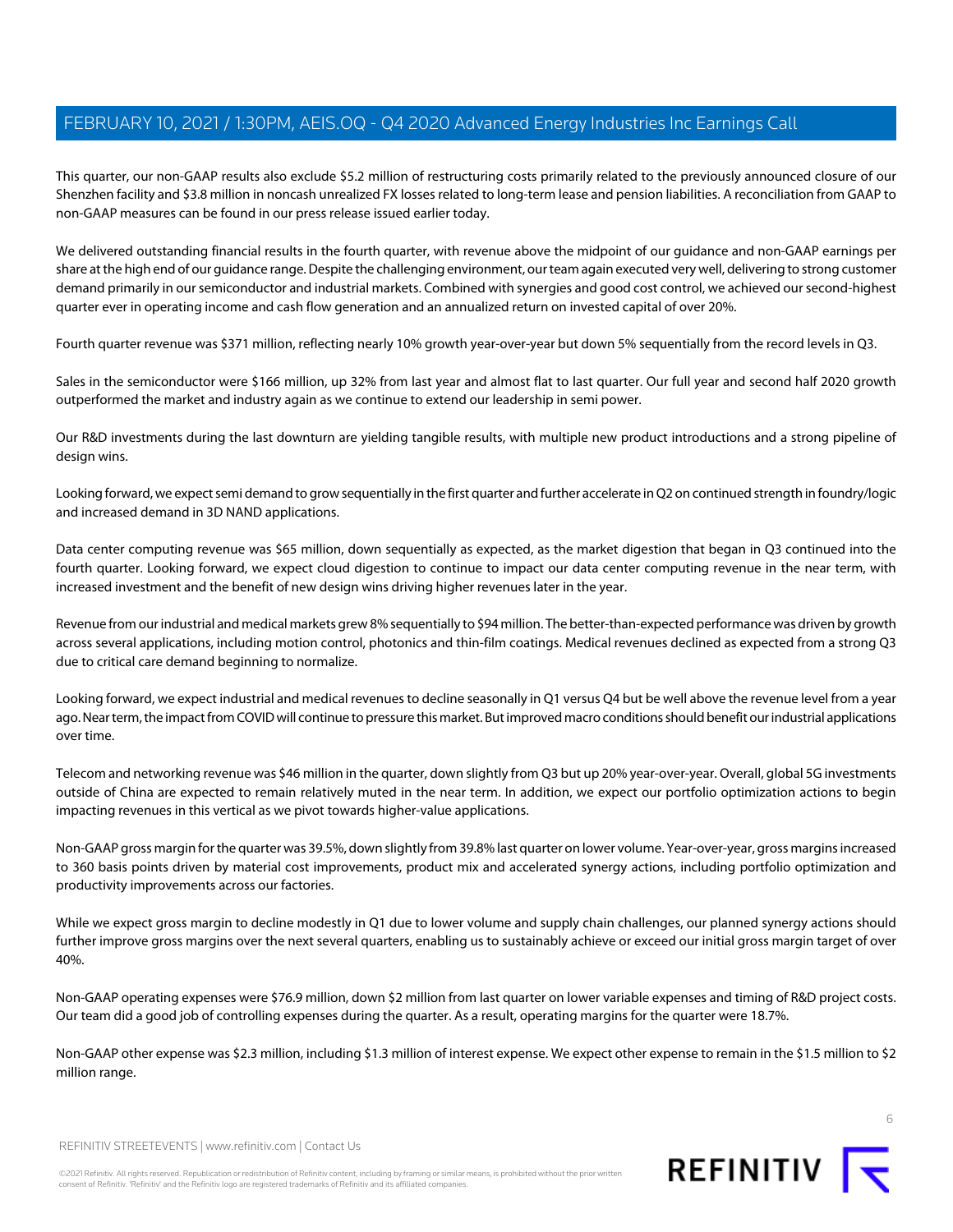Our non-GAAP tax expense was \$9.9 million or 14.7%. Looking forward, we expect the GAAP and non-GAAP tax rate to remain in the 15% range.

Non-GAAP earnings for the quarter were \$1.49 per share, down from \$1.66 last quarter on lower revenue but up 71% from \$0.87 a year ago.

Turning to our full year 2020 financial results. Revenue increased by 79% on an as-reported basis to a record \$1.42 billion. On a pro forma basis, revenues grew 18% driven by 50% growth in semi and 46% growth in data center computing, partially offset by declines in industrial and telecom markets primarily related to COVID and macro factors.

Our full year 2020 gross margin was 39%, approaching our initial long-term model of 40% after just the first full year of Artesyn integration.

Gross profit dollars increased almost 70% from 2019. Leverage on sales growth and synergies from the Artesyn acquisition resulted in operating income more than doubling to \$244 million or 17.2% of sales. As a result, 2020 non-GAAP EPS was a record \$5.23 per share, up more than 110% from \$2.44 in 2019.

Turning now to the balance sheet. We ended the fourth quarter with cash and marketable securities of \$483 million, up \$51 million from Q3. Inventory declined by \$35 million and turns increased to 4.1x due in part to timing and actions taken to structurally improve our inventory management. This improvement was largely offset by a reduction in accounts payable on lower purchases and associated DPO of 50 days. We expect both inventory and payables to increase in Q1 largely to manage supply chain constraints.

Receivables decreased on lower sales and DSO rose slightly to 57 days. Total days of net working capital were 95, up 2 days from last quarter.

Operating cash flow from continuing operations was \$67.1 million, just below the record level we generated last quarter. Full year operating cash flow was a record for the company at \$202 million.

Free cash flow from continuing operations was \$56 million in Q4 and \$166 million for the full year.

Capital expenditures for the quarter were \$11.3 million and depreciation was \$7.3 million. We continue to expect capital expenditures to be about 2% to 3% of sales.

During the quarter, we also repaid \$4.4 million of principal amortization on our debt, ending with total bank debt of \$322 million and net cash of \$161 million. Our trailing 12-month gross debt leverage decreased to 1.2x.

During the quarter, we did not repurchase any stock.

Finally, as announced last week, we declared a quarterly dividend of \$0.10 per share, which will be paid to shareholders of record as of February 22.

Now let me turn to guidance. Overall, we expect Q1 demand to remain strong with sequential growth in semiconductor partially offsetting seasonal declines in industrial and medical and the impact of portfolio optimization in telecom and networking. Data center computing revenues are expected to be at similar levels as Q4.

On a year-over-year basis, we expect solid growth across all our market verticals, except data center computing, due to the market digestion following a strong ramp last year.

While we see strong demand for our products, the ongoing risks related to COVID-19, combined with global supply constraints in the electronics industry, could impact our ability to fully meet this demand in the near term. Factoring these risks into our forecast, we are guiding Q1 revenue to be \$350 million, plus or minus \$15 million.

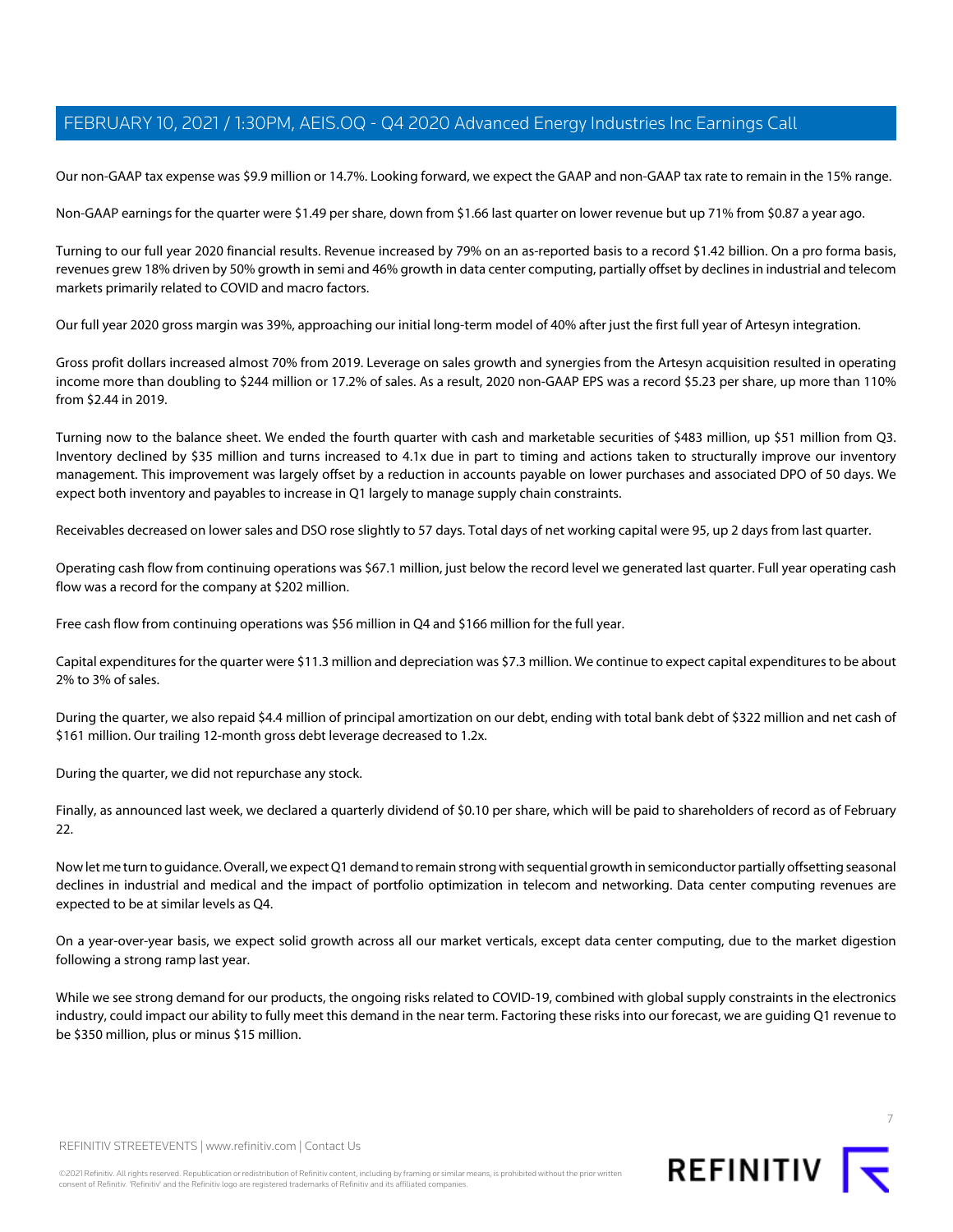Based on lower volume and higher supply chain costs, we expect non-GAAP gross margins to be 38% to 39%. Operating expenses are expected to be up slightly on increased R&D investment.

As a result, we expect non-GAAP earnings to be \$1.25 per share, plus or minus \$0.15.

Before I open for questions, I would like to share some of my perspective on our business. As our 2020 revenue growth demonstrated, Advanced Energy is well positioned to benefit from the secular growth trends across our markets while also gaining market share and expanding into new market opportunities. The doubling of our earnings reflects solid execution by our team, our ability to deliver on our synergy plans and the operating leverage in our model.

Looking forward, we are as excited as ever about the demand prospects for our business as we should have tailwinds across our markets in 2021. Although the impacts of COVID and challenges in the global electronics supply chain may impact us over the next couple of quarters, we remain confident in both delivering growth in 2021 and in meeting our new 3-year aspirational goals of \$1.65 billion in revenue and \$7.50 in non-GAAP EPS and in achieving our long-term vision of \$2.5 billion in revenue and \$12 earnings per share over time.

Finally, I would like to extend my personal thanks to Yuval for his vision, leadership and commitment to Advanced Energy as he led the transformation and success of the company. I have personally enjoyed working with Yuval immensely over these last few years and wish him well on his new chapter of his life. I equally look forward to working with Steve Kelley and I'm confident in his ability to lead Advanced Energy to the next level of success.

With that, let's take your questions. Operator?

# **QUESTIONS AND ANSWERS**

#### <span id="page-7-0"></span>**Operator**

(Operator Instructions) And your first question is from the line of Mehdi Hosseini.

#### **Mehdi Hosseini** - Susquehanna Financial Group, LLLP, Research Division - Senior Analyst

Yes. Best of luck to you, Yuval. I have one question for Yuval. And I want to better understand what instigated the change in the CEO role. I understand the succession plan but I'm kind of surprised given your aspirational goal. So if you could provide us with some color will be great.

And then in terms of your report, how should I think about your traction in Japan? You talked about continued share gain especially in semi cap. And I want to see how you're tracking with the share gains specifically in the Japan region.

#### **Yuval Wasserman** - Advanced Energy Industries, Inc. - CEO, President & Director

Thank you, Mehdi. Regarding my decision to retire, it is really part of our standard succession planning process. Full disclosure, I will be turning 67 years old this year. And my plan is to spend more time with my family, friends and pursue some of my personal interests. I've been working very closely with the Board to identify the person that will have the right profile and attributes to continue to lead the company and pursue the strategy that we put together.

And as I said earlier, we found these attributes with Steve Kelley. We're excited about Steve joining the company. We believe that he has all the capabilities, skills, experience and track record to do just that.

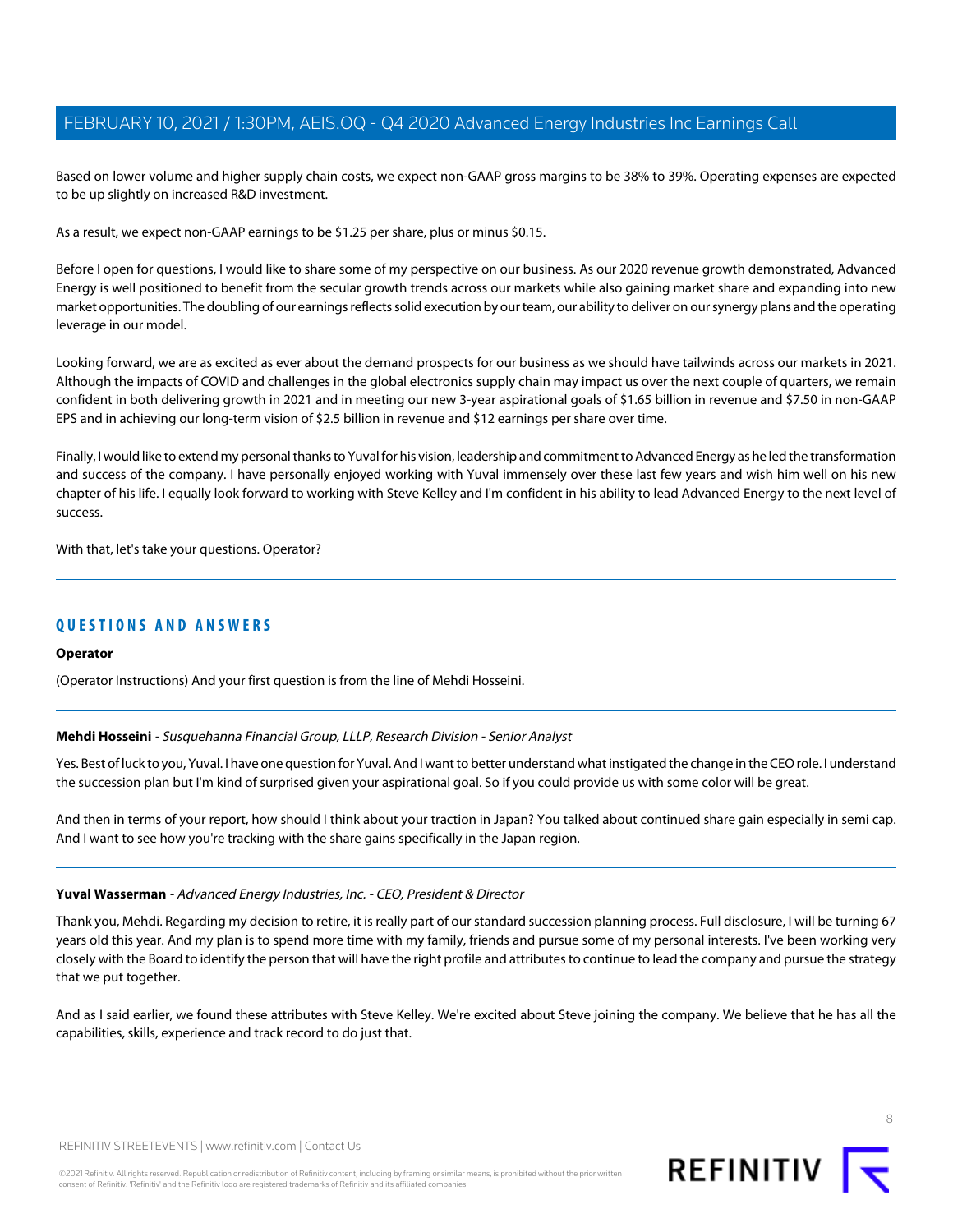Now regarding our market share gains, as you know, 2020 was an amazing year for us. We introduced tremendous amount of products, I think more than any other company in our space in 2020 while managing the company through COVID-19. Some of these products are enabling and, especially in the semi industry, some of these products will enable the next-generation technology nodes, especially eVoS, MAXstream, the RFPS. We continue to gain traction. We continue to gain share.

And one area that is a really unique strength of Advanced Energy is our RF matching networks. We are the world leader in RF matching, which is really critical for the ability to deliver effectively RF powering to the plasma. This is another area that we continue to grow, get traction and gain share.

Specifically regarding Asia, we continue to have good design wins in Asia as I reported. Specifically to Japan, we are an increasing player in Japan with higher level of traction in very advanced applications. And beyond that, I cannot share any more information.

# **Operator**

<span id="page-8-0"></span>Your next question is from the line of Scott Graham with Rosenblatt Securities.

**Scott Graham** - Rosenblatt Securities Inc., Research Division - MD & Senior Equity Industrial Technology Analyst

Yes. Yuval, congratulations. I know we've only known each other for a short while but obviously, the track record here has been terrific, and you've really transformed this company. So congratulations and best of luck.

# **Yuval Wasserman** - Advanced Energy Industries, Inc. - CEO, President & Director

Thank you so much. Thank you very much.

# **Scott Graham** - Rosenblatt Securities Inc., Research Division - MD & Senior Equity Industrial Technology Analyst

Sure. So I wanted to maybe talk about the 3-year goals as well and maybe kind of piggyback on to the prior question. So why would we be putting these out now in front of the change at the top particularly since, if I may, the EPS growth target, which I assume is for 2023, is a pretty healthy target? Could you talk through why we would be releasing this today rather than maybe waiting a quarter for Steve to have full input?

# **Yuval Wasserman** - Advanced Energy Industries, Inc. - CEO, President & Director

So a really good question. So as I said earlier, the hiring of Steve was driven by a process that is a standard succession planning process. When we talked to the Street about updated aspirational goals 3 years out, we at that point did not conclude on a successor. So in terms of timing, our decision to onboard Steve to the company came after our announcement of the aspirational goals. So there's nothing shifty or tricky about it.

The decision about my timing of retirement was driven by identifying the right successor, right? And if we didn't identify the right successor, I probably will stay here for a longer period of time. So the timing of my retirement was driven by identifying Steve. Does that answer your question?

#### **Scott Graham** - Rosenblatt Securities Inc., Research Division - MD & Senior Equity Industrial Technology Analyst

Yes. Yes, it does. Yes, for the most part. If I could just sneak maybe one more in here. Again, you're hearing me not ask questions about the results, which I think are very straightforward. You had a nice quarter and all of that. The guidance is very clear.

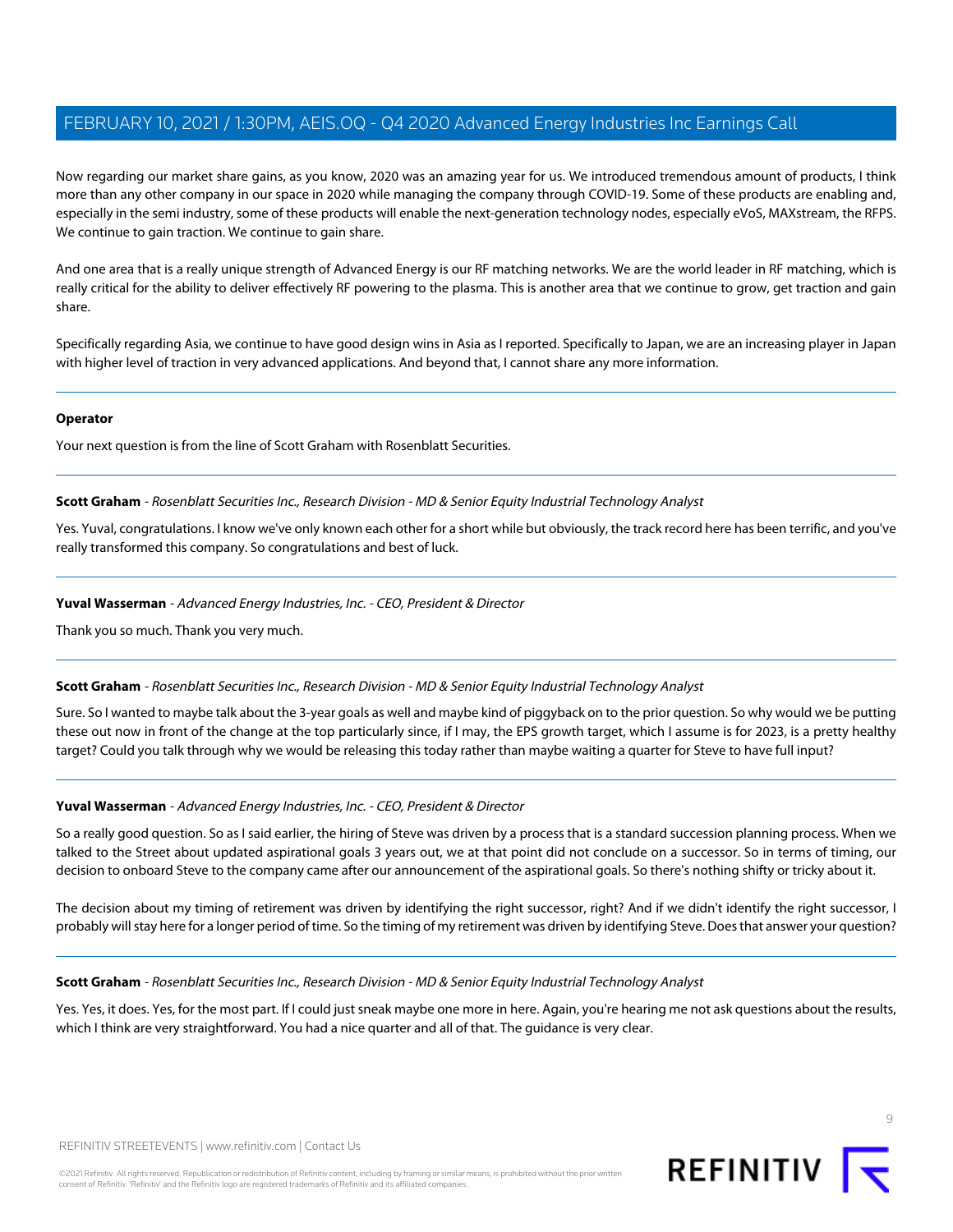Again, maybe one on the longer term. So you're way ahead of plan on the integration of Artesyn. And your balance sheet is kind of back to the -on a net leverage basis, really being liquid. Does this change from you to Steve slow down potentially the M&A process? As Steve kind of gets his head around everything, do you think there's a potential slowdown here? I guess I was thinking that 2021 would be a big year for M&A for you guys again. What is your thoughts there?

# **Yuval Wasserman** - Advanced Energy Industries, Inc. - CEO, President & Director

Yes. Good question. So let me give you a little bit of background, right? Board -- the Board has approved our strategic plan. The Board has approved our long-term goals. The Board has approved the transition of CEO. And me and the Board together decided on hiring Steve and bringing Steve to the company.

Steve had a great opportunity to review the company's strategy, to review our strategic goals, to review our aspirational goals both for 3 years out and the 7 years out and after doing that, excitedly decided to accept our offer and join the company.

I do not expect to see any major deviation from our strategy going forward. Our business model, our financial model, our operational model have proven themselves over the last 6 years to be extremely capable, yielding results normally ahead of plan. And yes, we are very acquisitive and we do have a very healthy balance sheet with a dry powder that will allow us to continue to pursue inorganic growth.

Steve has a great experience in his previous position at Amkor to go and pursue inorganic growth, acquiring companies, effectively integrating them, increasing value and delivering a really strong shareholder value. So from my vantage point and after talking to Steve during the process of hiring him, Steve is fully aligned with our long-term strategy and our long-term aspirational goals and, again, supported by the Board.

Last comment. Steve and the management team compensation plan is linked directly to our long-term growth and objectives.

# **Scott Graham** - Rosenblatt Securities Inc., Research Division - MD & Senior Equity Industrial Technology Analyst

That's very clear. Yuval, again, congratulations. Thank you for the answer and great job in transforming this company.

**Yuval Wasserman** - Advanced Energy Industries, Inc. - CEO, President & Director

Thank you very much. I really appreciate that.

# <span id="page-9-0"></span>**Operator**

Your next question is from the line of Tom Diffely of D.A. Davidson.

**Thomas Robert Diffely** - D.A. Davidson & Co., Research Division - MD & Senior Research Analyst

Yes. Congratulations from me as well, Yuval. Clearly...

**Yuval Wasserman** - Advanced Energy Industries, Inc. - CEO, President & Director

Thank you, Tom.

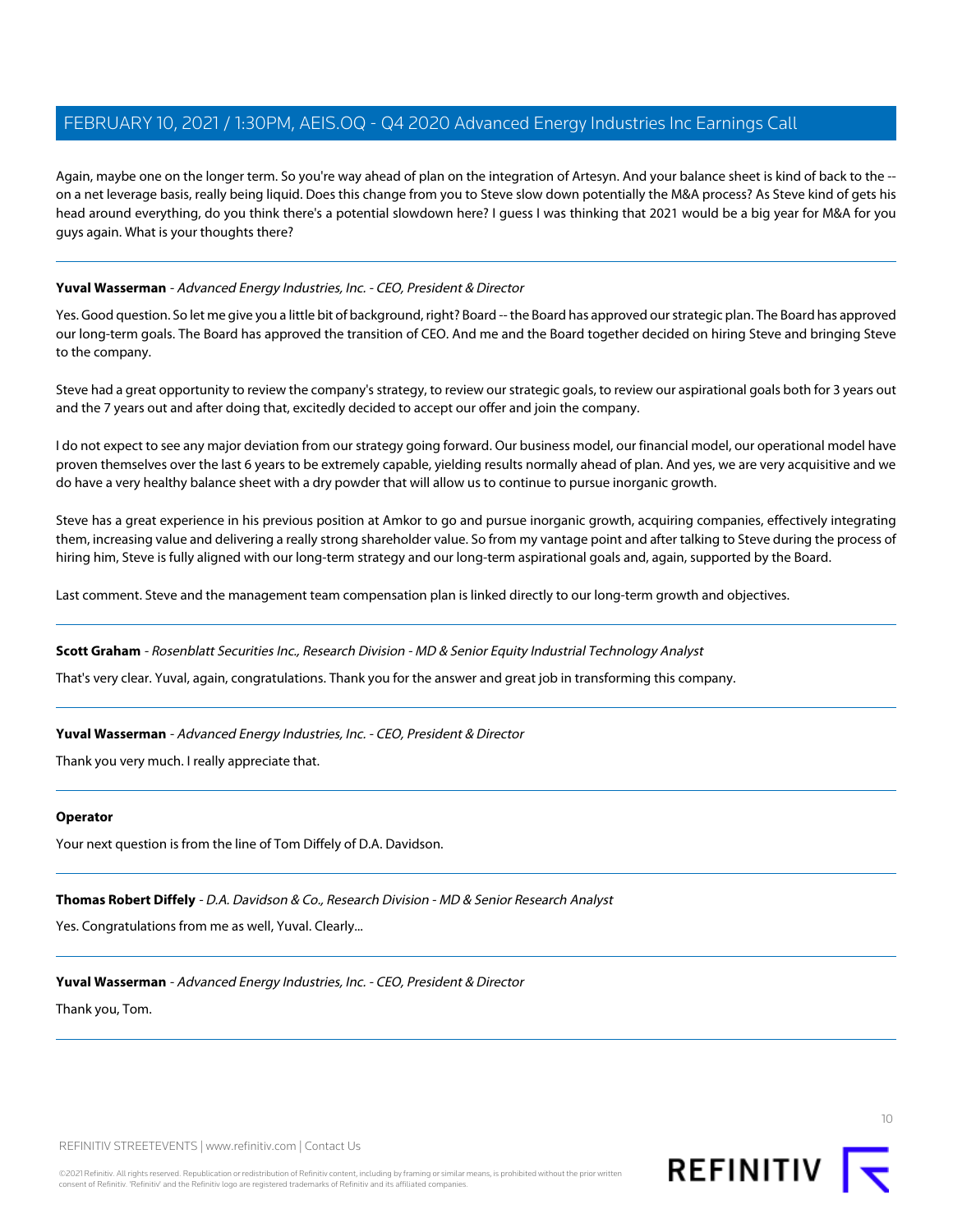## **Thomas Robert Diffely** - D.A. Davidson & Co., Research Division - MD & Senior Research Analyst

(inaudible) both a nice turnaround at the beginning of the story and then a really impressive growth in recent years. So job well done.

#### **Yuval Wasserman** - Advanced Energy Industries, Inc. - CEO, President & Director

Thank you for (inaudible).

#### **Thomas Robert Diffely** - D.A. Davidson & Co., Research Division - MD & Senior Research Analyst

My pleasure. Looking at the end markets, it sounds like dropped off a bit in industrial and medical. Is that purely just seasonality? Or is there anything beyond that?

And then adding to that, on the telecom networking side, it sounds like you're trimming your portfolio a bit. Any more color on that would be helpful.

## **Yuval Wasserman** - Advanced Energy Industries, Inc. - CEO, President & Director

Sure. So yes, indeed, the medical, industrial, definitely seasonality. And also, our medical business was really strongly affected by COVID-19. As you recall last year, we saw a burst of demand coming from critical care equipment that required our power supplies when the whole world was chasing ventilators and critical equipment. At the same time, we saw a decline in elective procedures. That was a little bit of a headwind.

Just to remind everybody, 3 years ago, our medical business was 0, right? So we have entered the medical industry just a few years ago and started growing and expanding and it's is part of our strategy. Going forward, we expect to see continuing growth in the medical space driven by design wins and entrants into new applications, just like the one we announced about entering into more diagnostic -- very, very sophisticated diagnostic equipment.

And also, I'm very excited about the acquisition of Versatile Power. As you recall, in our Analyst Day about 18 months ago, we talked about an area in medical that we are going to pursue, which is RF Power supplies for medical applications. Versatile Power brings to us deep knowledge, experience and capabilities in RF Power supplies that are used for highly invasive procedures.

The reason we acquired Versatile Power was to accelerate our time to market. They are a bona fide player, supplying RF power supplies for one of the leading companies in the world in these procedures. And now as a result of this acquisition, they brought us the scope and we bring them the scale to accelerate the growth and to leverage on the global infrastructure that AE has.

In general, industrial, you should expect to see our business operating and growing at GDP plus. As we said earlier, we are pursuing a portfolio optimization strategy that is a combination of, in some areas, terminating end-of-lifing products; in some other areas, increase prices; in some other areas, shifting the focus to higher value-add products so that the mix will result in shifting of the gross margin bell curve to the right. And we are making great progress.

The area that we mentioned earlier today in telecom and networking is an area that is more of a focus area in 2021, although our strategy is to go across the board implementing a classical 80/20 process to weed out the -- as I call, the not very healthy products and continue to shift to higher-value solutions.

Did I miss anything, Tom?



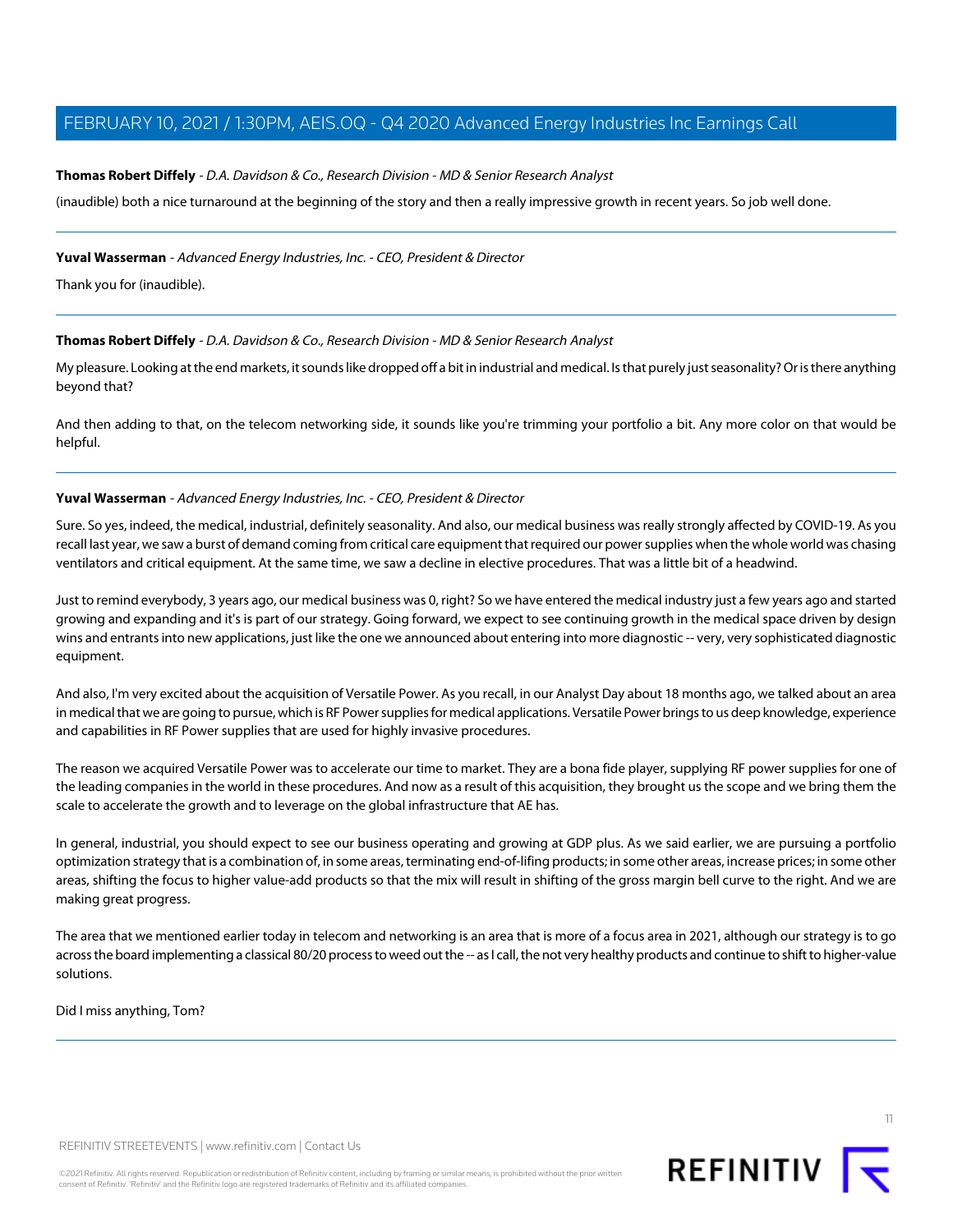# **Thomas Robert Diffely** - D.A. Davidson & Co., Research Division - MD & Senior Research Analyst

No. That's helpful. And maybe just as a quick follow-up. Paul, can you give us a feeling for how much lingering costs there is from COVID, both in your OpEx and maybe even in your supply chain?

## **Paul R. Oldham** - Advanced Energy Industries, Inc. - Executive VP & CFO

Yes. We've talked about that kind of running in the 50 basis points range. And it bounces around a little bit more, a little bit less. As I mentioned in our prepared remarks, we are seeing some headwinds on supply chain costs specifically related to some of the logistics and shortages, in part due to higher global demand and in part due to the fact that COVID still has many suppliers running below full capacity. So it is -- continues to be a bit of a headwind for us in that range.

## **Operator**

<span id="page-11-0"></span>Your next question is from the line of Quinn Bolton of Needham & Company.

## **Quinn Bolton** - Needham & Company, LLC, Research Division - Senior Analyst

Yuval, congratulations on your retirement and thanks for your leadership over the past several years.

Paul, I wanted to start with you on your comments about the costs in the supply chain, potentially some shortages. Wondering if those component shortages are limiting your ability to meet demand in the first quarter. Or is your operations team able to get all of the semiconductor components you need for the power supplies to meet customer demand? And then I've got a follow-up question.

# **Paul R. Oldham** - Advanced Energy Industries, Inc. - Executive VP & CFO

Yes. I think when we talked about the guidance, we tried to be pretty open that demand continues to be strong. But we do see risks in the operations around the supply chain just getting enough parts. Obviously, that's something you're always dealing with and we continue to deal with. It's a daily battle. But we tried to have our guidance reflect the environment we're operating in, which -- it's not us. It's the broad -- there's a broad problem across the microelectronics industry and electronics industry. And in the near term, we think that will impact our ability to ship product. And that's contemplated in the numbers we put out.

# **Yuval Wasserman** - Advanced Energy Industries, Inc. - CEO, President & Director

So the forecast and the guidance are risk adjusted to reflect that, Quinn. And we have the benefit of reporting later in the month. So we have, I think, a better visibility in what's happening in the market.

And it's not across everything in the supply chain. It's really a few components, just a few components, IC components that affect us, the automotive industry and other industries. Obviously, you need all the bond to be able to build a product.

So the good news, we have really strong demand. And as I said earlier, our semi demand is growing in Q1 and we expect it to accelerate in Q2. Short term, our guidance reflects the risk adjustment related to shortage in ICs.

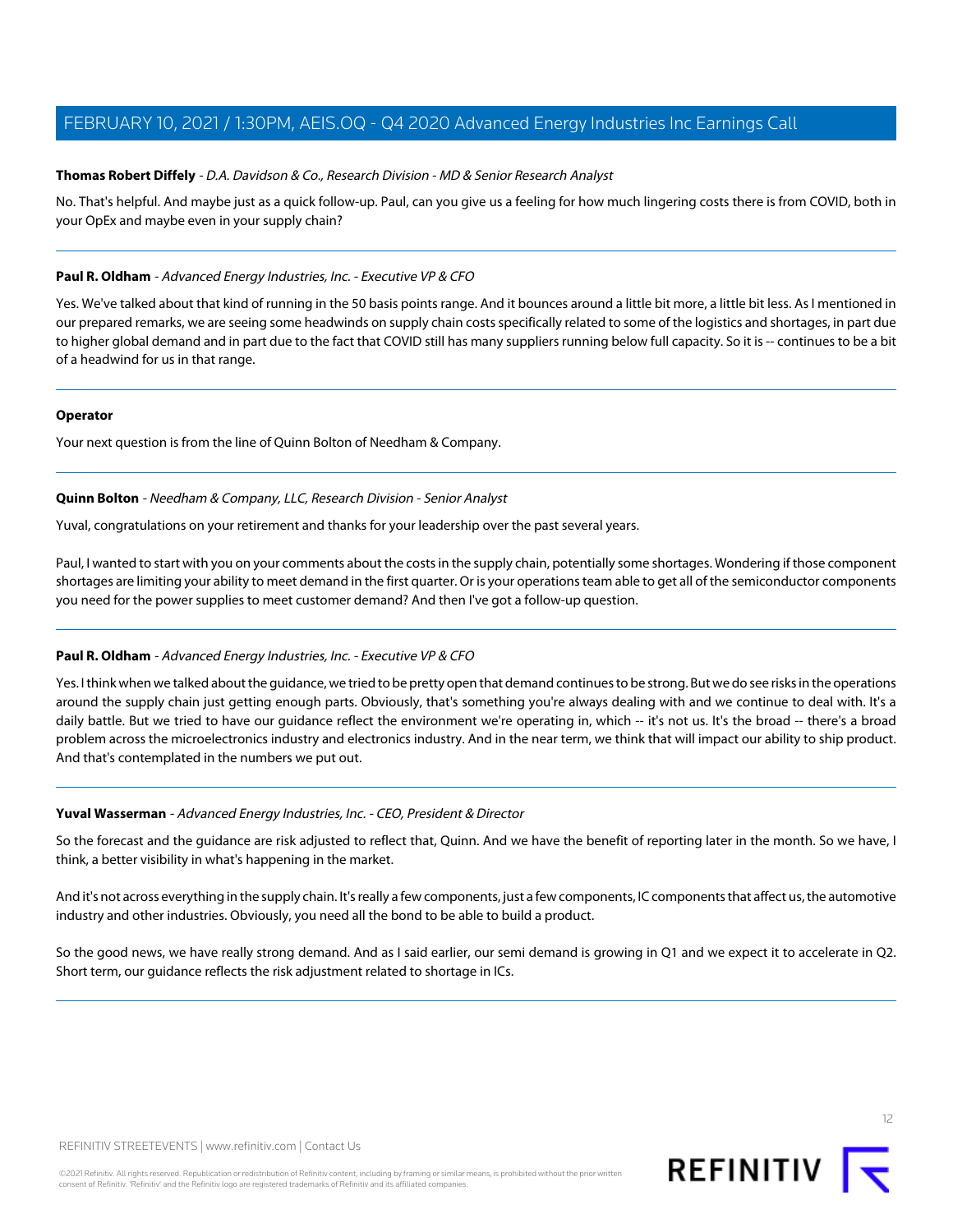## **Quinn Bolton** - Needham & Company, LLC, Research Division - Senior Analyst

Great. Just a follow-up on that. Just wondering in your conversations with the supply chain, how long do you think that they will be capacity constrained? I think it takes probably 6 to 9 months sometimes to bring on additional wafer supply. So I'm wondering if you think it could be an issue you're facing for most of the year.

And then my second question was going to be just around, Yuval, the update on the 48-volt power shelf business. It sounds like you're securing some additional design wins. But just wondered if you could give some more color on the 48-volt power shelf opportunity and sort of design win status.

## **Paul R. Oldham** - Advanced Energy Industries, Inc. - Executive VP & CFO

Yes. It's a good question, Quinn. Obviously, it's a difficult one to answer. But clearly, everybody, top to bottom, in the supply chain is working together to get in more parts. And of course, the demand continues to grow, as Yuval said. So we -- this isn't going to be solved in a week but we don't see it as a long-term issue either. So we'll be monitoring it closely.

We saw something a little similar last year with COVID onset there. It took us a couple of quarters to catch up, if you will, in the factory to the demand. So we'll see how it goes but clearly, that's a big area of focus for us and I think the whole industry.

## **Yuval Wasserman** - Advanced Energy Industries, Inc. - CEO, President & Director

Quinn, regarding the 48 volts, these are 2 separate wins. Number one is a new hyperscale customer for our 48-volt power shelf. And as you recall, the power shelf is really a power supply that goes in the rack and support multiple servers, right the second design win is a board-mounted 48 volts that converts from 48 volts to 12 volts DC-to-DC converter. And this one is designed into the server itself, not in the shelf. So these are 2 -- in a way, you can look at that as 2 different application spaces.

We have been designing 48 modules in the past in the telecom and networking space for many years. And for that reason, we have the expertise, the technologies and the experience that we can put that very quickly into data center application space.

It takes time to go to mass production. But these wins really prove our technology and support our long-term targets of adding an annualized revenue of over \$100 million incremental by 2023.

#### **Quinn Bolton** - Needham & Company, LLC, Research Division - Senior Analyst

Excellent. Congratulations again, Yuval.

#### **Yuval Wasserman** - Advanced Energy Industries, Inc. - CEO, President & Director

Thank you, Quinn.

#### **Operator**

Your next question is from the line of Krish Sankar of Cowen & Company.

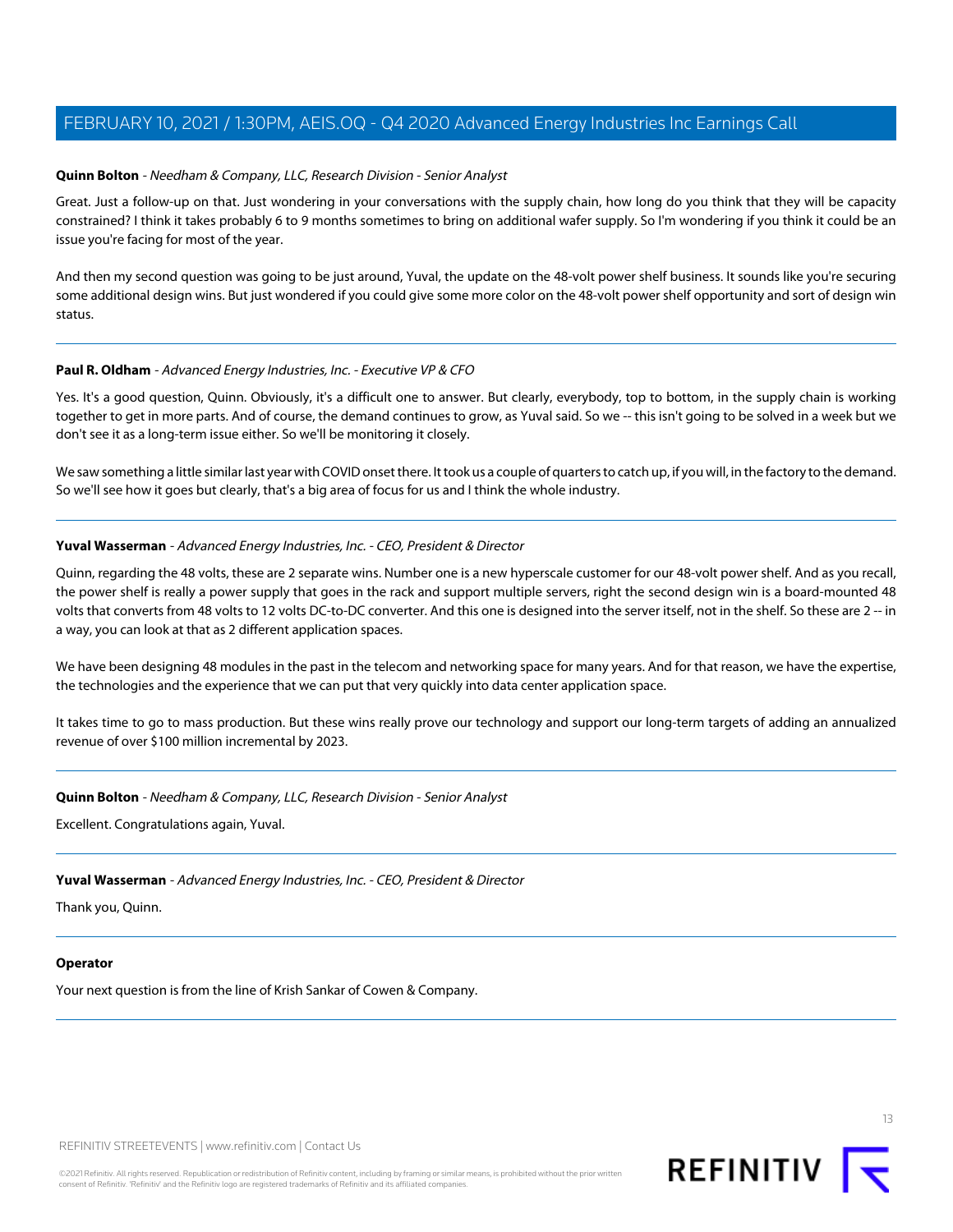## <span id="page-13-0"></span>**Krish Sankar** - Cowen and Company, LLC, Research Division - MD & Senior Research Analyst

Yuval, congrats on a solid term at AE. I had 2 questions. First one is on semis. You spoke about sequential growth in Q1 and Q2. Is that mainly a function of NAND spending moving through the system? Or are you seeing like other aspects of WFE giving you that strength in Q1 and Q2?

## **Yuval Wasserman** - Advanced Energy Industries, Inc. - CEO, President & Director

I think it's the same market drivers that you all see in terms of both NAND and foundry. But at the same time, we see a few -- we have a few unique drivers that drive our business in semi. As you know, we have grown our RF matching business faster than the market. We have new products that we launched to the market. We expect to see growth. And also, we continue to gain share in cross-selling the embedded power supplies into the \$300 million SAM of the embedded power application space in the semi industry.

So we have multiple drivers that will grow our business. But I can tell you that from our vantage point, right, and the information we gather, demand is going to be, I mean, strong in Q1 and accelerating in Q2. And obviously, as I mentioned earlier, everybody's challenge right now is going to be based on can we all get the IC components to deliver those products on time to market? But the demand is strong. I'm very excited.

We expect 2021, as we said earlier, in general, to be a growth year for us. Obviously, what we see right now in the semi space is an accelerated growth in demand.

## **Krish Sankar** - Cowen and Company, LLC, Research Division - MD & Senior Research Analyst

Got it. Very helpful, Yuval. And then a quick follow-up. You gave some color on data center and the dilution that you're seeing there. I think you mentioned in your prepared comments it should pick up later this year.

I'm kind of curious where -- what is the catalyst or leading indicator you're looking for? Is it more like IT enterprise budget improving? Or what are the key drivers for data center to recover in the second half?

# **Yuval Wasserman** - Advanced Energy Industries, Inc. - CEO, President & Director

Well, the industry is launching new microprocessors and adopting new microprocessors. So a lot of the buying demand in data centers is driven by the microprocessors or the GPUs that are being launched to the industry.

Now we are in a very unique position, Krish. We came from 0 just 2 years ago and have grown the business. As you saw, our growth rate in 2020 was 250%. As we came from nothing to becoming a viable bona fide leading player, displacing incumbents and gaining market share, we are -- as a laggard, we do not have the presence among all the hyperscalers, the Tier 1 and Tier 2 hyperscalers. And for that reason, we saw this surge in growth in 2020. But at the same time, as the industry goes through digestion, our presence is still small, right?

So we expect the industry to grow later this year. And we expect our growth rate to continue a few years out as we transition our design wins into mass production and to growth. And as we reported, we have additional design wins at top-tier hyperscalers that we expect to convert to revenue later this year.

**Krish Sankar** - Cowen and Company, LLC, Research Division - MD & Senior Research Analyst

Got it. Yuval, congrats again for everything you've done for AE.

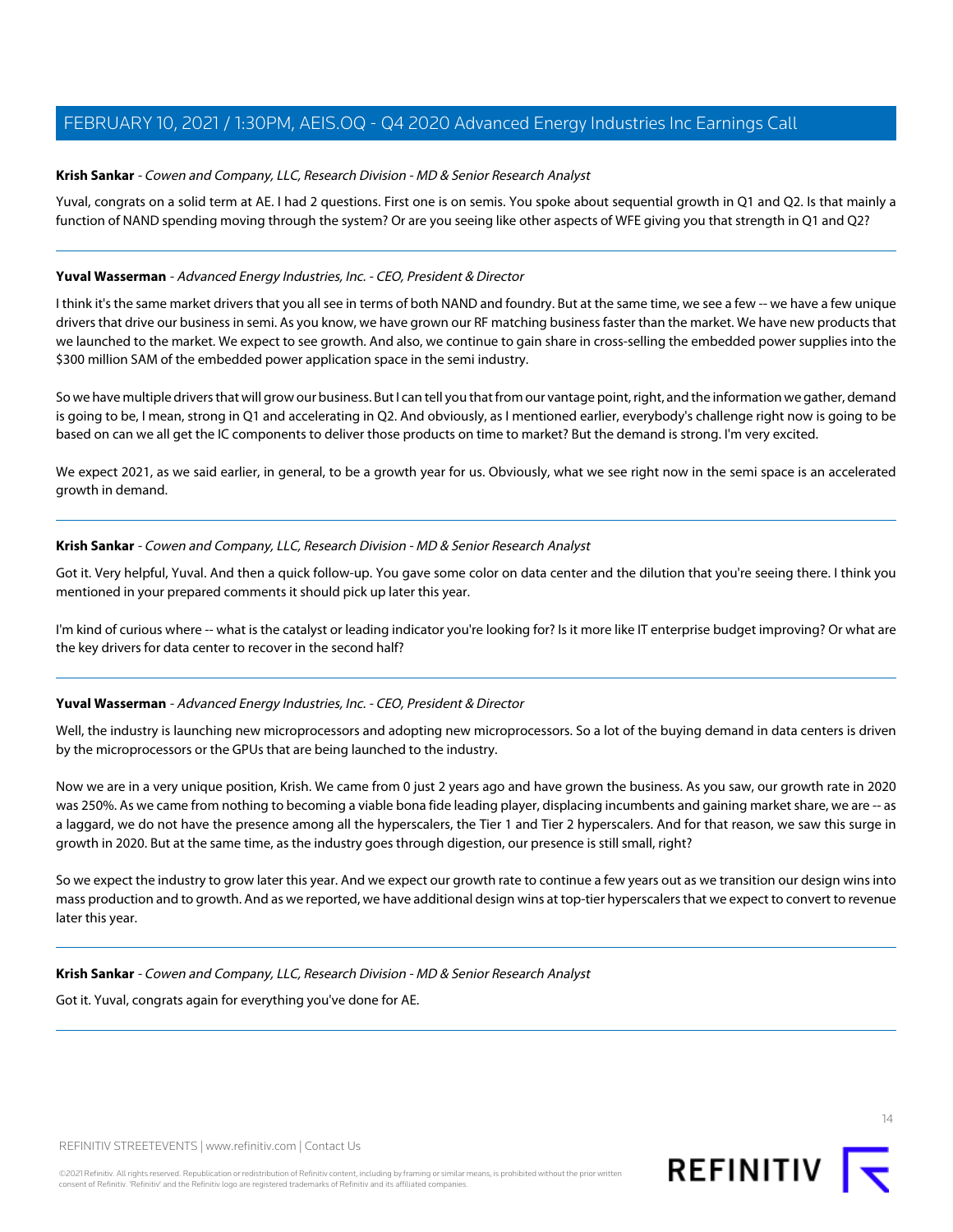#### **Yuval Wasserman** - Advanced Energy Industries, Inc. - CEO, President & Director

Thank you, Krish. Appreciate it.

#### **Operator**

<span id="page-14-0"></span>Your next question is from the line of Amanda Scarnati of Citi.

**Amanda Marie Scarnati** - Citigroup Inc., Research Division - VP & Semiconductor Consumable Analyst

First off, Yuval, congratulations and enjoy your retirement.

**Yuval Wasserman** - Advanced Energy Industries, Inc. - CEO, President & Director

Thank you, Amanda.

#### **Amanda Marie Scarnati** - Citigroup Inc., Research Division - VP & Semiconductor Consumable Analyst

You're welcome. I just want to follow up on that DC digestion topic that you were just talking about. Should we think about this as sort of similar to semis, where we see a big step-up in inventory build in data centers followed by a large period of digestion? Or is this really just a matter of you're still early on in building out this market and it's going to be [multi] going forward? So which way should we look at this, cyclicality or just lumpiness in getting started?

#### **Yuval Wasserman** - Advanced Energy Industries, Inc. - CEO, President & Director

Yes. It's a good question, Amanda. I think it's both. There is definitely a digestion in the market. As you heard from Edwin, I think last time we talked publicly, the timing of Intel -- transition to Intel's new technology affected the whole market. The transition to new microprocessors affected buying decisions. And also, these are very large investments, capital investments. And they tend to have this very (inaudible) behavior of large investment digestion followed by large investment digestion.

Now if we were -- in our case, if we were present in all the players today, right, we will see less fluctuations because not all of them are lumpy at the same time. The fact that we have only 1/3 of the market and growing make us a little bit more susceptible to the expansion and contraction. As we continue to grow, as we continue to migrate our design wins into mass production, obviously, we will be more diversified and less susceptible to the lumpiness.

#### **Amanda Marie Scarnati** - Citigroup Inc., Research Division - VP & Semiconductor Consumable Analyst

Great. And then switching over to the semi side. Can you talk about any sort of pull-ins that you might be seeing or unusual demand on the OEM side and how, if at all, you're handicapping SMIC and China generally in your guidance?

#### **Yuval Wasserman** - Advanced Energy Industries, Inc. - CEO, President & Director

I don't think that we saw any abnormal behavior in the semi business. The way we operate with our key customers in semi is based on just in time. They pull our product from a hub when they need them. They give us demand signals and indicators going forward. And what we see right now, as I said earlier, is real demand growth, real demand growth that is right now, on a short term, affected by the availability of IC components that we all need, including the automotive industry. We all need to build products.

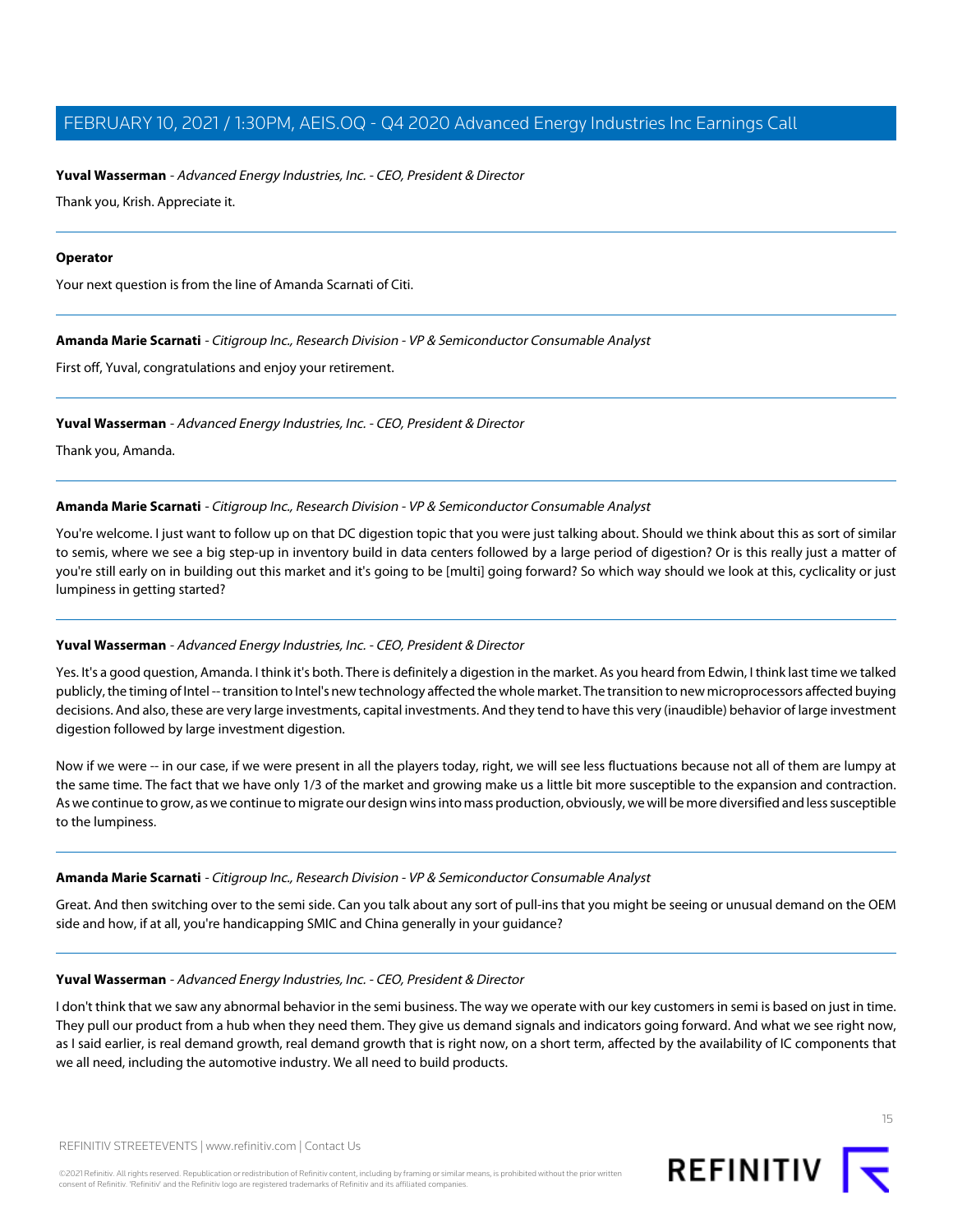Regarding SMIC, honestly, right now, as we look at SMIC, we cannot comment on SMIC. And I think everybody, including our customer, is trying to get license to ship product at SMIC. So I don't think that at this stage we can comment on that.

#### **Operator**

<span id="page-15-0"></span>Your next question is from the line of Pavel Molchanov of Raymond James.

## **Pavel S. Molchanov** - Raymond James & Associates, Inc., Research Division - Energy Analyst

Yes. So one of the things that's obviously happened since the last earnings call is the Biden inauguration and the prospect of trade normalization between the U.S. and China. To the extent that you have faced any regulatory or other pressure in the Chinese market as a U.S. company, I'm curious what kind of change would be meaningful from AE's perspective specifically?

# **Yuval Wasserman** - Advanced Energy Industries, Inc. - CEO, President & Director

Thanks, Pavel. So I don't think that you're going to see any change in AE as a result of the change in administration. The one thing that we are really proud about is our decision 2.5, 3 years ago to diversify our operation around the world with a focus on business continuity strategy that led us to build our factory in Malaysia way before even everybody talked about elections. And the whole idea was to ensure that we have the agility and the nimbleness to address geopolitical changes, political changes, IP risks, et cetera.

So the fact that we have our global footprint, the way we have it today, allows us to be extremely flexible and to make a decision together with our customers where to build our product and where to ship it. So you can imagine, we can ship -- we can make in China to ship to China. We can make outside of China to ship to outside of China. And it's all in full alignment with our customers and obviously with an alignment, full alignment with local regulatory requirements.

So one of the reasons that we have done so well last year through the challenges of COVID-19 was this ability to be nimble and flexible and agile. So right now, we're not freaking out about the change in administration. We also believe it's going to take time for any decision to take effect. And if it does, we have the agility to respond to it.

# **Pavel S. Molchanov** - Raymond James & Associates, Inc., Research Division - Energy Analyst

Okay. That's helpful. Follow-up question on the dividend. At the time that you guys were setting the rate, \$0.10 a quarter, obviously, the stock was quite a bit lower than it is today. So the yield now is barely 0.3%. Are you ready at this stage to commit to a progressive dividend policy? You don't need to say how big the increases will be. But just will there be a plan to raise the dividend with earnings or at some kind of annual road map over time?

#### **Paul R. Oldham** - Advanced Energy Industries, Inc. - Executive VP & CFO

Yes. It's a good question. Obviously, that's a decision that we would revisit over time and the Board will revisit. But when we introduced the program, we actually said that there's room for that to grow. So obviously, there's no specifics around that but there's certainly room for that to grow over time.

#### **Operator**

Your next question is from the line of Paretosh Misra of BCM.

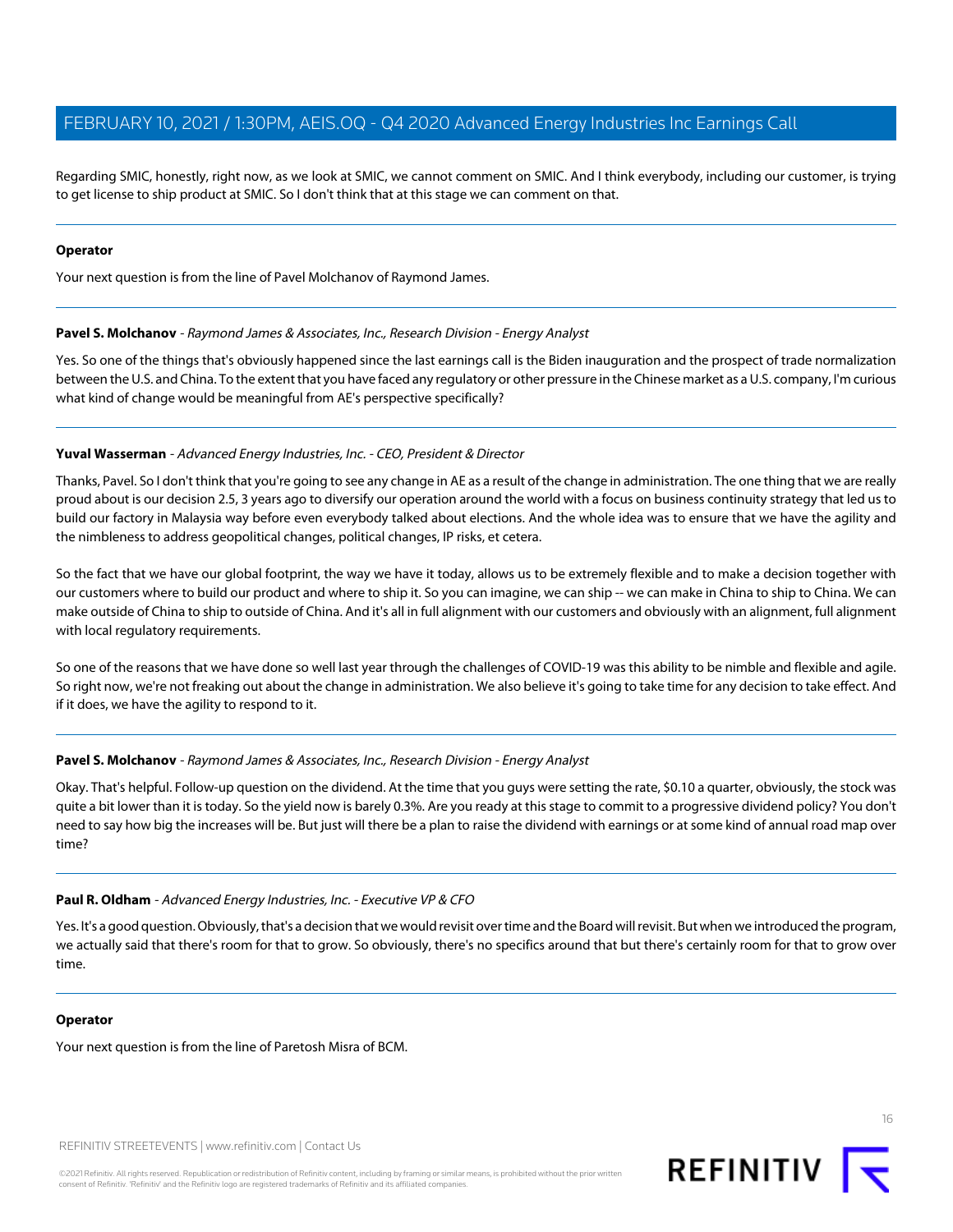## <span id="page-16-0"></span>**Paretosh Misra** - Joh. Berenberg, Gossler & Co. KG, Research Division - Analyst

So I just wanted to circle back on this news flow about chip shortage. And I was just wondering if there's any role Advanced Energy can play in terms of helping customers increase production. So anything basically that can be done from the power supply side that can boost their productivity.

#### **Yuval Wasserman** - Advanced Energy Industries, Inc. - CEO, President & Director

Well, obviously, if customers decide -- if end-use customers decide to add capacity to manage the demand, the increase in demand for IC devices, we will be benefiting from that because we -- our power supplies enable the semiconductor processing tools and technologies. We cannot influence the market but we can respond to the market quickly.

We were monitoring -- look, over the last 38 years that I've been in the semi industry, we've been there before when the market entered into a shortage of components. And in general, what you see is an increase in effort and sometimes in costs of getting components through various channels. And at the same time, increasing capacity growth, where with some companies that are able to respond quickly and increase capacity really gear up, get equipment and increase the capacity of the fab.

So it's a very dynamic environment. We've been there before. We have a very nimble and sophisticated supply chain management team and processes that will allow us to recover.

#### **Paretosh Misra** - Joh. Berenberg, Gossler & Co. KG, Research Division - Analyst

And I guess a follow-up for Paul. For modeling purposes, any changes to income statement items like depreciation, SG&A, attach rate relative to Q4 that you think is worth flagging as we think about Q1 and beyond?

#### **Paul R. Oldham** - Advanced Energy Industries, Inc. - Executive VP & CFO

Yes. We tried to comment on that in the prepared remarks but I should -- I'll say, generally speaking, not a lot of change. We talked about OpEx up slightly. We talked about the tax rate staying in the 15% range. So no big changes in those various line items.

#### **Paretosh Misra** - Joh. Berenberg, Gossler & Co. KG, Research Division - Analyst

Again, congrats, Yuval, for all that you achieved in your career and all the best for the next phase in your life.

# **Yuval Wasserman** - Advanced Energy Industries, Inc. - CEO, President & Director

Thank you very much, Paretosh.

#### **Operator**

Our next question comes from the line of Weston Twigg of KeyBanc Capital Markets.

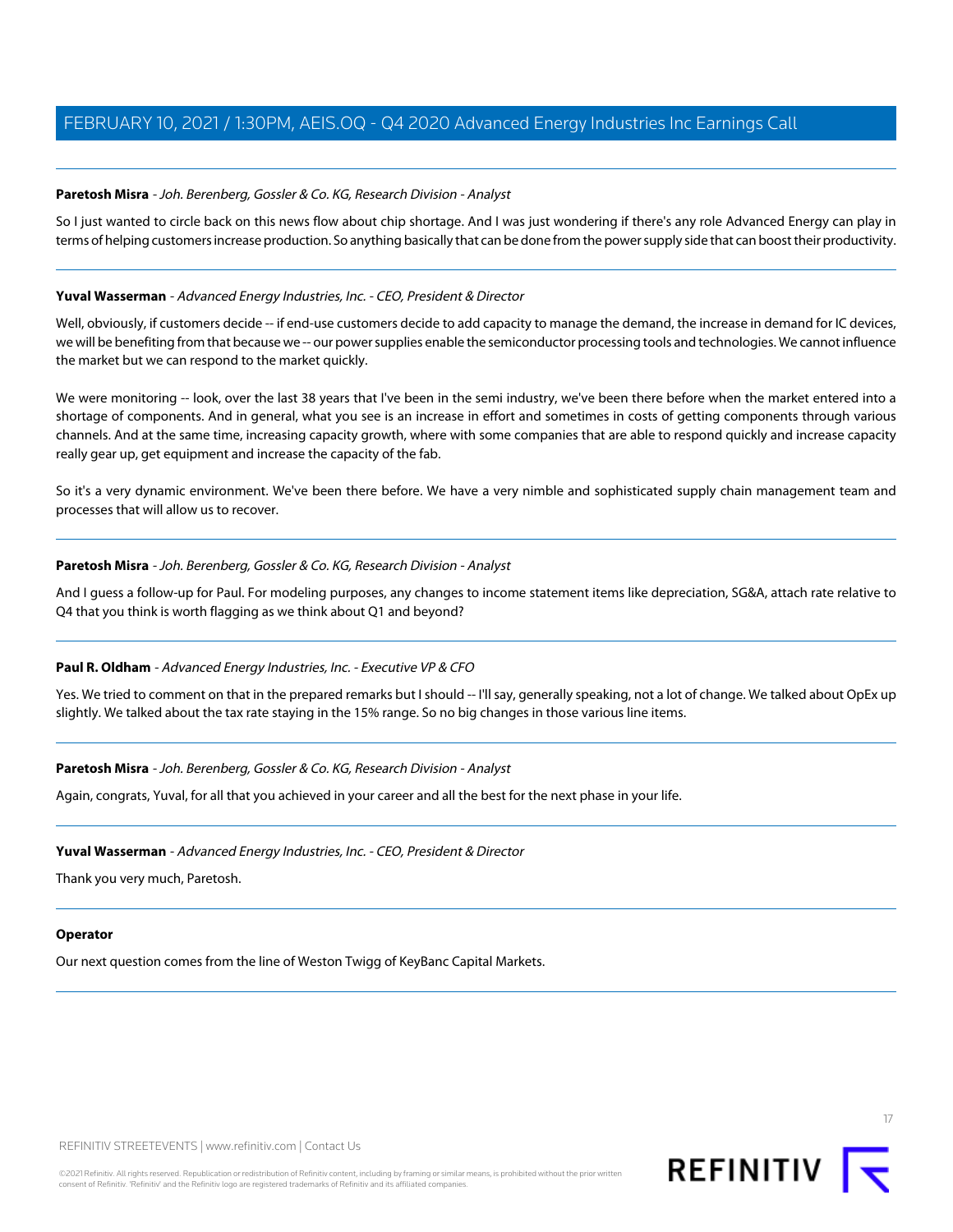## <span id="page-17-0"></span>**Weston David Twigg** - KeyBanc Capital Markets Inc., Research Division - MD & Senior Research Analyst

Real quickly. The semi cap demand sounds extraordinarily strong in the first half of the year. You said it's accelerating in Q2. And I'm just wondering -- I don't know what your visibility is. I know it's typically not more than a quarter or 2. But regarding the second half, do you think that acceleration continues? Or do you see any signs of moderation from your customers?

## **Yuval Wasserman** - Advanced Energy Industries, Inc. - CEO, President & Director

Wes, I don't think we are -- we have that visibility and I cannot comment on the second half. In general, as you heard from our partners and end customers, the expectation in general, the consensus, is 2021 is going to be a growth year, an exciting year in semi. We agree with that. We support that.

The one thing that became clear to us, as we speak, is that this demand in Q1 will accelerate in Q2. And we have enough demand signals that allow us to state that. The demand is strong in Q1, growing in Q2. And as I said earlier, it's all about the ability to deliver on time on this demand. And it has to do with the shortage we talked about.

I can't comment on the second half. I can tell you again, 2020 year -- 2021 will be a growth year for the industry and will be a growth year for Advanced Energy.

**Weston David Twigg** - KeyBanc Capital Markets Inc., Research Division - MD & Senior Research Analyst

Okay. That's helpful. And then just finally, Vertical Power. Can you tell us how much of a revenue contributor that is?

# **Yuval Wasserman** - Advanced Energy Industries, Inc. - CEO, President & Director

It's -- Wes, it's very small. The acquisition was an example of a tuck-in acquisition of unique technology, unique product with unique capabilities that brings a very special relationship with one of the leading surgical equipment companies in the world. And from that point on, we expect to see growth due to our scale and footprint and market outreach.

#### **Operator**

And that does conclude the Q&A portion of today's call. I will now turn the call back over to Yuval Wasserman for any closing remarks.

#### **Yuval Wasserman** - Advanced Energy Industries, Inc. - CEO, President & Director

So I'd like to thank everybody for your support and engagement and partnership over the last 6 years or 6.5 years. It's been a pleasure to get to know you all and working with you.

I'm excited about the future of the company. I'm excited about Steve Kelley joining us. He brings all the attributes to be a great successor, to take the company to the next level while I'm fading away and pursuing my personal interests. I will remain in the company until March 2022 to support the Board and Steve.

Thank you again, and have a nice day.

#### **Operator**

Thank you. This does conclude today's conference call. You may now disconnect.